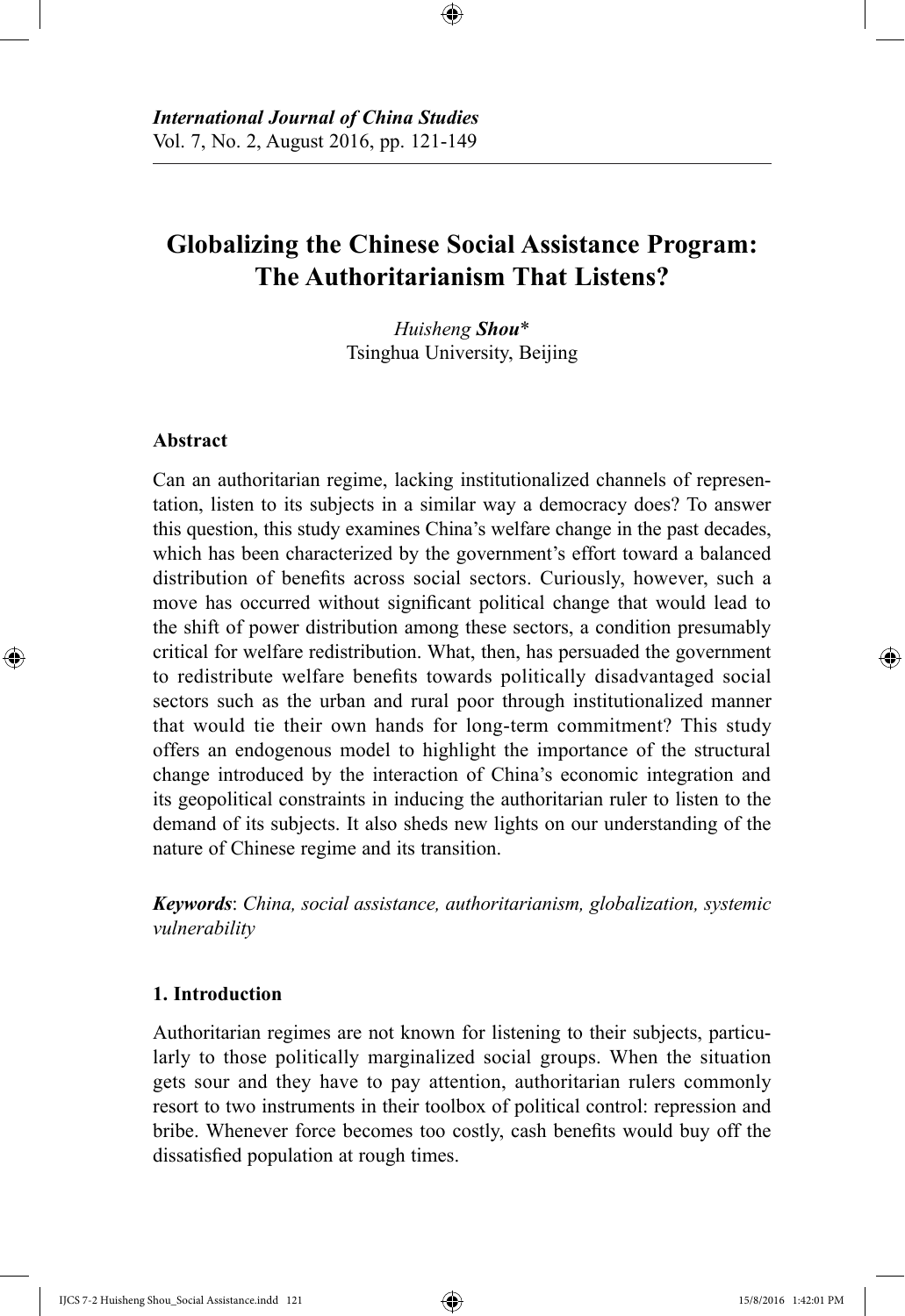It is against this common perception that China's recent development of welfare protection for the poorest seems puzzling to the conventional understanding of authoritarian regimes. The figure below shows the changing trend of the social assistance program targeting the very poor in urban and rural areas and the traditional pension program for retired government employees at both the central and local levels. Whereas the spending level for the latter group have fluctuated over time, it remains largely constant compared to that for the poorest, who see their benefits increase drastically from the late 1990s.

⊕

This is indeed surprising, particularly given that the political structure in China has remained largely unchanged. Why, therefore, would an authoritarian state compensate the politically powerless in the absence of institutionalized channel of representation? Political stability is an easy answer and it is indeed a critical factor to compel most authoritarian rulers to be careful in mistreating its subjects. Yet, the steady increase of the spending level on the poorest since the late 1990s in contrast to the unimpressive change in pension spending is at odds with the fact that these retired government employees are politically powerful in defending their interests. We cannot assume that this group of individuals would be indifferent seeing their government transfer the money





Source: *China Statistical Yearbook*, various years; *China Civil Affairs' Statistical Yearbook*, various years.

⊕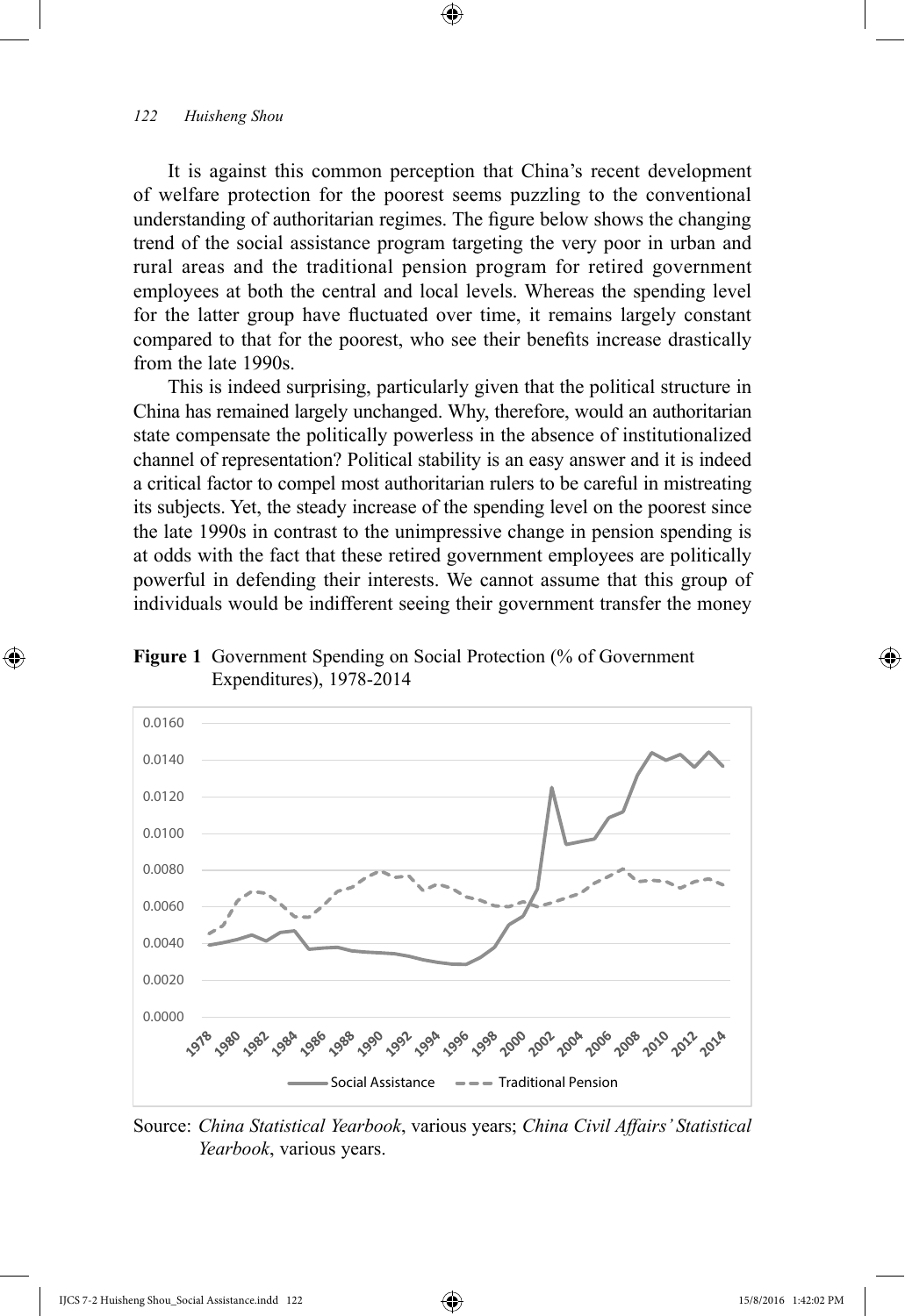to their politically inferior counterparts while ignoring their own well-being against market fluctuation and inflation.

⊕

Furthermore, as will be discussed in detail later, is that the program is evolving along with a remarkable process of institutionalization – in spite of various problems and shortcomings associated with the program, the institutional foundation has been well established to cover almost the entire population and overcome the urban-rural divide. This poses another question: Why would an authoritarian regime, instead of using cash benefits, make long-term commitment to compensating the poor through institutionalized measures that would apparently tie their own hands?

In revealing the mechanism of institutional origin and change of China's social assistance program, I attempt to offer a theoretical model that emphasizes the interaction of global and local dynamics, through which the government is induced to utilize institutional instruments to protect the poorest social sectors for its own political survival. Specifically, I argue that economic integration produces an equalization effect on the wage differentials and risk perceptions among different sectors and social groups. As wage and risk gaps get narrowed, the demands for welfare protection across different sectors as well as their ability to exert political pressures on the ruler become increasingly similar, which induce the ruler to listen to the demand of every social sector. I suggest that this is a structural condition introduced by globalization that has produced a world-wide welfare transformation that, as *Economist* (2012) aptly claims, even turns the East Asian tigers into marsupial.

Precisely because of the authoritarian nature of the regime that tends to offer lip service to the sectors outside of its core constituency, the political elites are particularly motivated to tie their own hands through institutionalizing welfare protection in order to ensure that an effective welfare system can supplement their efforts of building a competitive economy. On the other hand, the enabling effect of economic integration cannot be realized without the suitable local conditions that make political leaders particularly vulnerable and therefore more motivated to expand their political base through institutionalized protection. In short, the genuine commitment to protecting popular sectors through well-functioning institutions must be understood by examining the interaction of global and local dynamics: the regime vulnerability makes a competitive economy critical for a ruler's political survival; global competition and integration, on the other hand, makes it impossible to ignore any sector in order to survive economic competition.

In the following sections, I will first review the literature of welfare state, and then lay out an endogenous social protection model to explain the welfare-global nexus. A detailed account of the development of China's social assistance program will be used to test this model. In the conclusion part, I

IJCS 7-2 Huisheng Shou\_Social Assistance.indd 123 15/8/2016 1:42:02 PM

⊕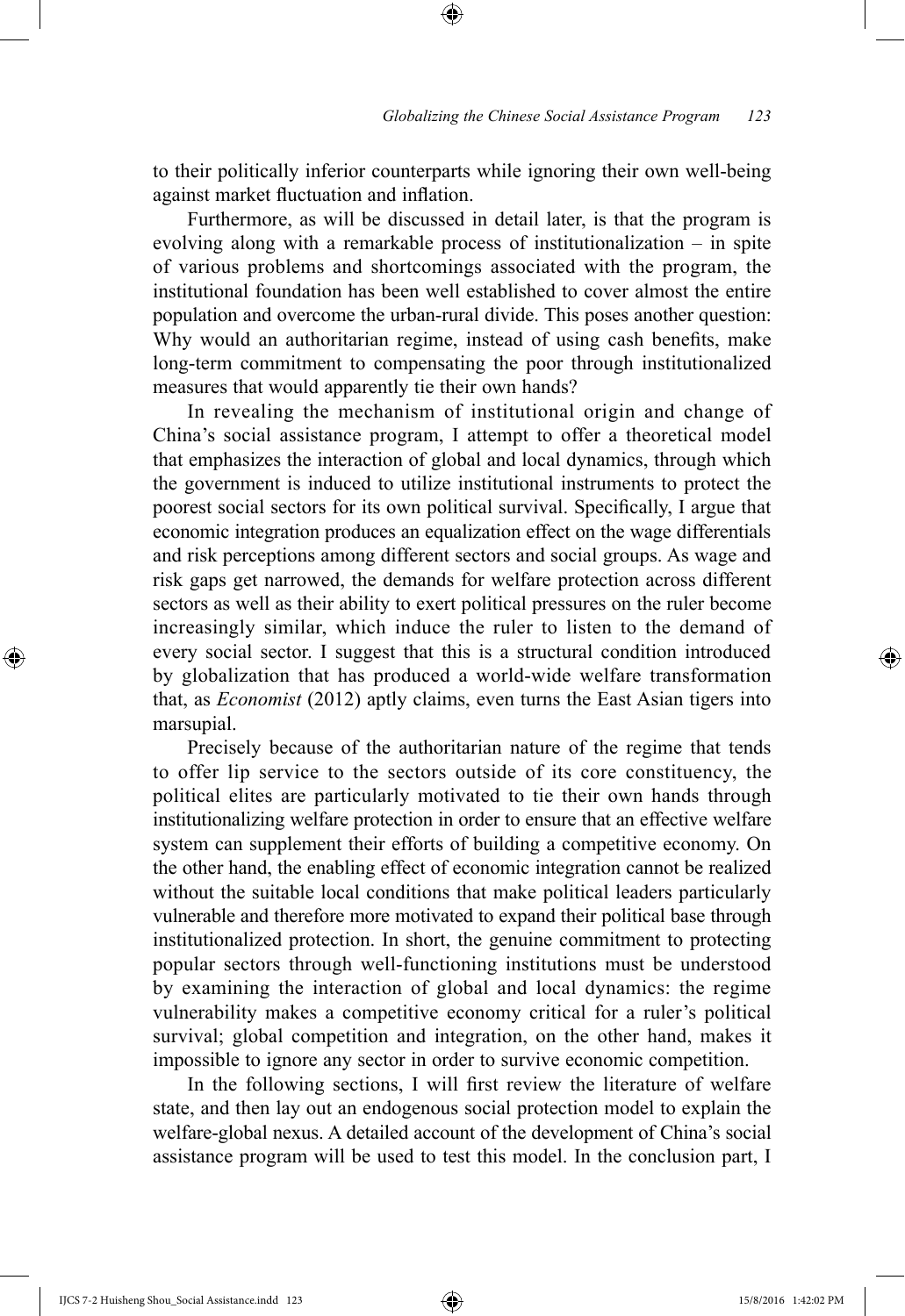will discuss the implications of the findings and will particularly reflect on the conventional understanding of the Chinese state and regime survival.

⊕

# **2. Theoretical Debates and Evidence**

To understand China's welfare transition, it is imperative to place China into a broader context of the developing world. Yet, the literature of welfare state is built upon the experiences of western developed countries and faces serious problems of concept traveling. As a result, the theories have tremendous difficulties understanding the dynamics underpinning the welfare transformation in the developing context.

The current literature has been dominated by two opposite hypotheses: the efficiency vs. compensation hypotheses. The former argues that welfare state systems are inherently incompatible with globalization because competition for export markets and for "footloose capital" exerts downward pressure on labour costs, wages, payroll taxes, and import and export taxes, which reduces the basis for traditional social security contributions (e.g. Wildasin, 1988). A great deal of speculation has been derived from this assumption, and ultimately led to the popular "race to the bottom" prophecy that predicts the reduction of welfare protection and the erosion of social agenda as a result of globalization.

The efficiency argument is countered by the compensation hypothesis, which has two variants. The first one is what I call the "power-based compensation" model, which emphasizes the mediating role of electoral institutions between international economic pressures and domestic political outcomes (Garrett, 1998). Influenced by the power resources theory (Esping-Anderson, 1990), this model suggests that the key determinant of welfare expansion is the strength of leftist parties and unions that are critical in ensuring labour-market institutions to be effective in negotiating between government and labour. The second variation of the compensation hypothesis is what I call the "trade-based compensation" model, which sees welfare play an important role of social insurance against the market volatility generated by trade openness. According to this model, higher unemployment and lower real wages during economic downturns force governments to increase welfare expenditures in order to prevent the escalation of discontent over increasing poverty and declining standards of living (Rodrik, 1997, 1998; Cameron, 1978; Ruggie, 1982). The result is a "race to the top" of welfare compensation induced by globalization.

In the context of developing countries, the three models collectively suggest a pessimistic future of welfare development. Whereas the efficiency model attributes the "race to the neoliberal bottom" to the enormous fiscal constraints these countries face (Garrett, 2001; Kaufman and Segura-Ubiergo,

⊕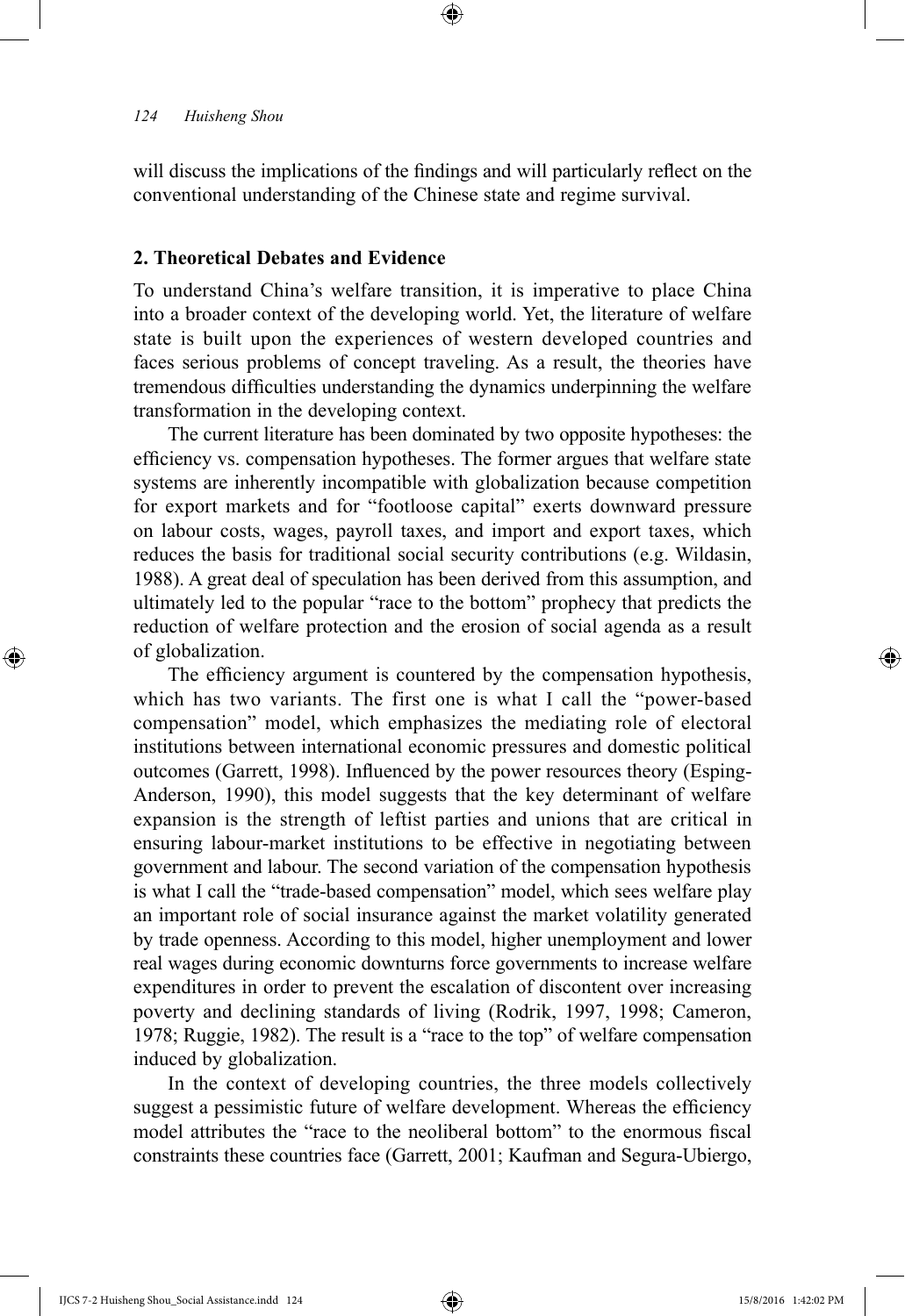#### *Globalizing the Chinese Social Assistance Program 125*

2001) and their lack of the luxury of borrowing on capital markets (Wibbel, 2006), the power-based compensation model believes that the left-labour movement in developing countries is too weak to fight against capitalists, either due to low skill endowments and the high level of labour surplus (Rudra, 2002) or to the underdeveloped democratic institutions, which further aggravate collective action problems among workers (Wibbel and Arce, 2003).

⊕

In the trade-based compensation model, the direct link between trade exposure and welfare expansion seems fragile given the serious fiscal constraints in these countries. In addition, as many authors have suggested, this model remains to be a black box in specifying the mechanism linking trade exposure and welfare compensation and therefore fails to explain why many developing countries are unable to provide such institutions even though their trade exposure is strong (Mares, 2005; Adsera and Boix, 2002; Huber and Stephens, 2001; Iversen and Cusack, 2000).

In China's context, social assistance, as a nascent program, has not yet drawn sufficient academic attention. In a limited number of studies, the focus is instead on explaining what has prevented the system from developing and on identifying the problems and obstacles of the system. The common assumption underpinning these studies is that social assistance programs aiming to help the poor are not compatible with the authoritarian nature of the Chinese state (Zhang, 2010; Leung, 2006). Others emphasize the lack of resources or funding for rural areas that can be the outcome of both fiscal constraints and political bias (Duojicairang, 2001). However, the data in Figure 1 above suggests that China's welfare development is neither a race to the bottom nor a race to the top. If anything, the government spending on social welfare is nothing but linear. Prior to the late 1990s, the spending on the two categories moves in different directions. Since the late 1990s, while both spending is moving up, the social assistance spending is much faster than the spending on pensions. If the government spending can be taken as an indicator of government's responses to different social sectors' demand, the changing distribution of the welfare benefits as shown in the figure is suggestive. Yet the current theoretic models do not seem adequate to offer a convincing explanation.

## **3. Endogenous Protection Theory and East Asian Welfare Change**

# *3.1. Globalization's Equalization Effect*

In this study, I offer an endogenous protection theory to explain the welfareglobalization nexus. The theory has three components. The first is the equalization effect of economic integration. The starting point is the basic logic of "factor price equalization" theorem in the Heckscher-Ohlin-Samuelson

IJCS 7-2 Huisheng Shou\_Social Assistance.indd 125 15/8/2016 1:42:02 PM

⊕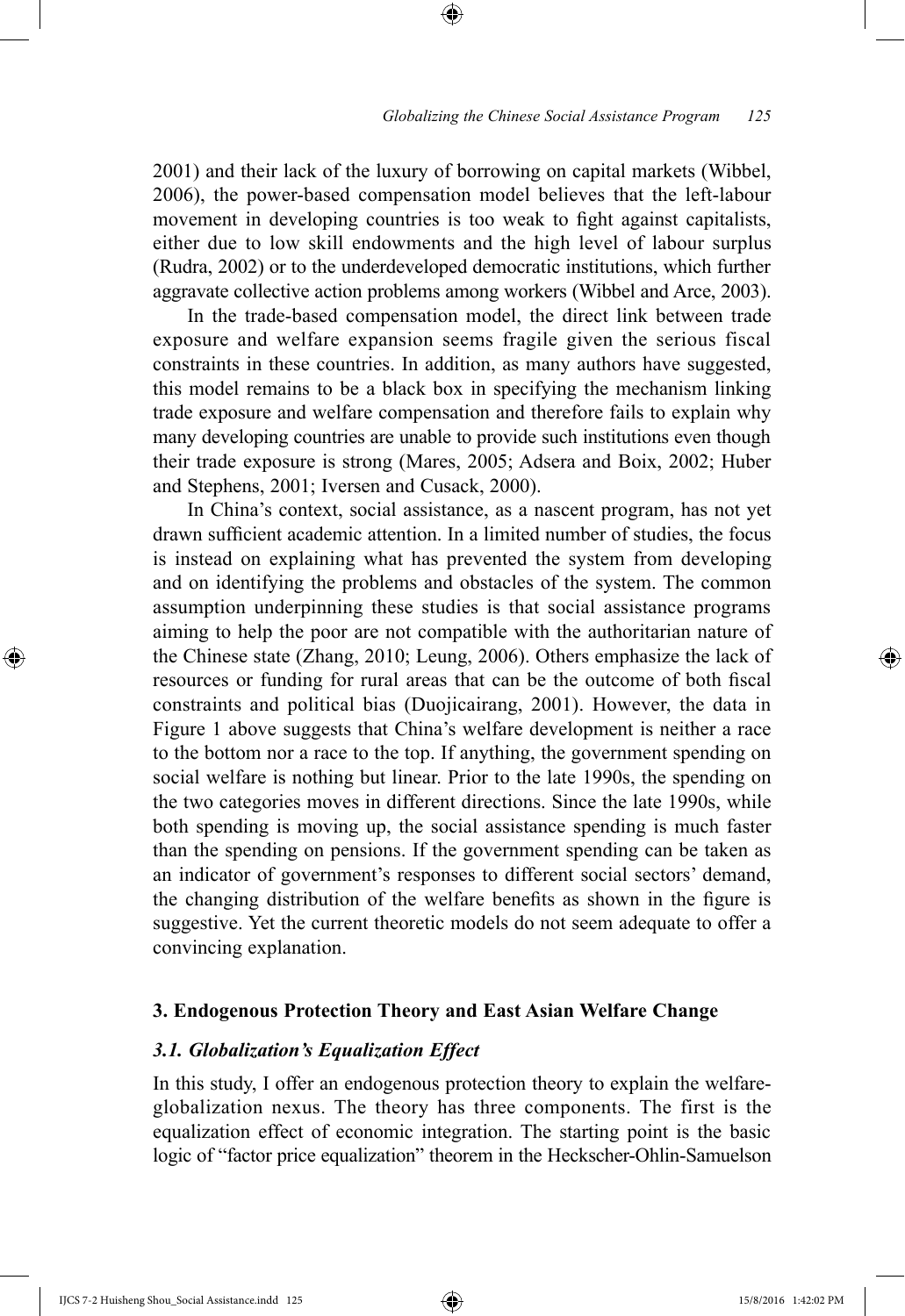model (Stolper and Samuelson, 1941; Feenstra, 2003: 31-63), which posits that trade openness helps reduce the price of factors, such as labour and skill endowed in different economies, and therefore changes the industrial structure towards a balanced one among different sectors. In developing countries, since low skilled labour is abundant and the demand for them increases, the industrial structure will change in favour of this sector's comparative advantage and increases its wages. Since social insurance is meant to compensate those who have the most stakes to lose and are more willing to pay for the premium, the link between skills and risks (Iversen and Soskice, 2001) suggests that trade openness narrows the risk gap among workers with different skills and, as a result, equalizes the demand for welfare protection.

⊕

To support this argument, it is useful to cite the studies that discuss how the Chinese public has so far been accepting of the Chinese regime and why strong "push factor" has been missing (e.g. Whyte, 2010; Wright, 2010). As Whyte (2010) demonstrates in his survey data, in spite of the increased inequality, the relatively disadvantaged social groups such as farmers hold most favorable views about China's change primarily because these groups are much better off than under Mao as the fundamental principle of equity and distributive justice prevails.

At the same time globalization changes the preferences of social groups with regards to state protection, it also induces governments to adjust the welfare system at the supply side. Governments now have fewer incentives to maintain traditional welfare benefits due to fiscal constraints. At the same time, along with the retrenchment pressures on traditional welfare programs, competitive pressures also induce governments to expand social safety net programs such as minimum wage guarantees, social assistance, and health care to the previously marginalized social groups and sectors that have become increasingly critical for improving human capital infrastructure and maintaining a robust economy. In doing so, states are remodelling their role from "welfare state" to "competition state", in which welfare effort is refocused toward a more Schumpeterian "competitor" or "work-fare" state (Jessop, 1993; Cerney, 1995; Zysman, 1996).

### *3.2. Endogenous Model of Political Support*

The above argument, however, is not straightforward to the existing literature that, in understanding political function of compensation, tends to assume that politicians rely on a fixed coalition to make welfare policies at the expense of other social groups. Underlying this approach is the assumption of labour homogeneity, which sees labour as an anonymous commodity that can be aggregated into a single, undifferentiated factor against capital (Iversen, 2005). In both the power-based compensation model and the efficiency

⊕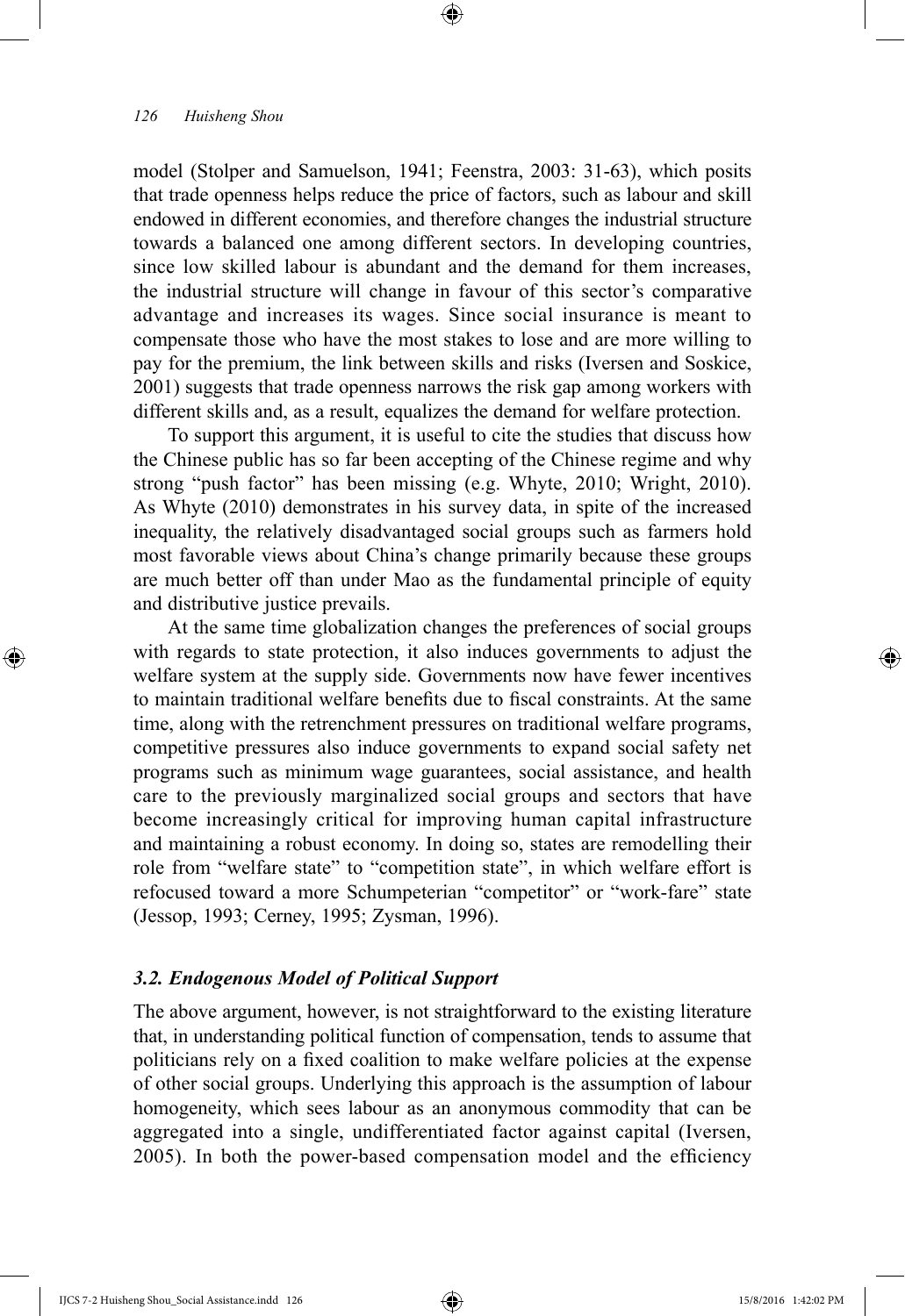model, a zero-sum game plays out between labour unions and capitalists. In the trade-based compensation model, it is exporters and mobile factors against the import-competitors and non-mobile sectors. In reality, however, we often observe that politicians compensate certain social groups, for example, losers of trade openness, who are excluded from their coalition (Pahre, 2008). This puzzle is solved in the endogenous protection literature (Stigler, 1971; Hillman, 1982; Becker, 1983; Grossman and Helpmann, 1994), which suggests that public policies are often the outcomes of politicians' balancing of contending interests against one another.

⊕

More specifically, the endogenous protection model suggests that politicians, in response to global economic pressures, weigh the marginal support between social groups with conflict interests in order to maximize social welfare and political support (Grossman and Helpman, 1994). Politicians compensate social groups only partially, reducing the harm to any one group by spreading it around (Pahre, 2008; also see Hiscox, 2001). The difference between this endogenous political support model and the conventional coalition model can be illustrated in Figure 2, in a simplified style. Assume that a society consists of two major social groups – Left, indicating labour and low-skilled workers, and Right, indicating capital and high-skilled workers. In the coalition model, politicians who seek to maintain their political power look for the most powerful political coalition – either pro-Left or pro-Right – as their political base. As a result, politicians





⊕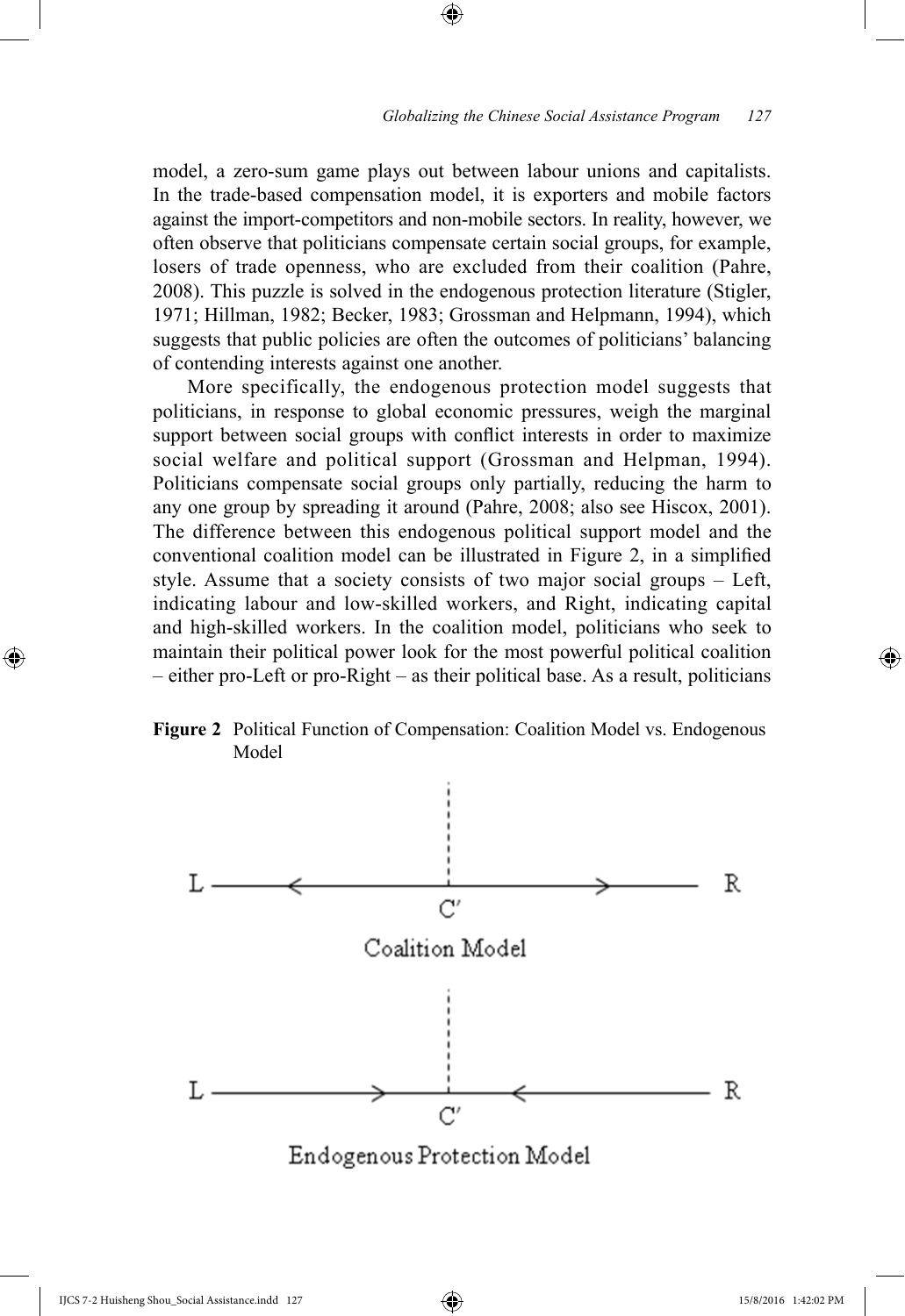will make policies that fully compensate this coalition at the expense of another, which moves the policy outcome further away from the equilibrium compensation point, denoted as C', where political support can be maximized. In the endogenous protection model, by contrast, politicians compensate partially each social group, but compensate more groups. The outcome is the policy that moves toward the equilibrium compensation policy point C'.

⊕

In developing countries' particular context, the endogenous model becomes particularly salient once these countries have moved away from their previous protective economy to a competitive one. The previously generous yet skewed welfare distribution in favour of a small group of skilled workers in urban formal sectors (Wibbels and Alquist, 2011), which held a strategic position in political coalition for industrialization and political support (Little *et al*., 1970; Bates, 1982), becomes increasingly unsustainable.

Thanks to this enabling effect, globalization, rather than producing a "race to the bottom," creates more of a "move to the middle" in which governments pursue a moderate level of spending that nevertheless is inclusive, broad, and balanced in welfare distribution. In many developing contexts, this process can be volatile and may be hindered by various factors. But in a new environment where both economic pressures and the cost of political repression increase, the mechanism of maintaining political support is essentially similar for any regime that faces a shift, or more precisely, an expansion, of the "core constituencies".

#### *3.3. Local Dynamics of Institutional Change in East Asia and China*

The caveat of the arguments developed so far, however, is that they provide a structural explanation of the trend underpinning the welfare transformation across the developing world but are not adequate to explain the variations among countries. Institutional diversity cannot be fully explained by global structural factors, as Steinmo (2010) correctly argues. Why politicians in certain countries are more motivated for this move to the middle and willing to restructure their welfare system than others requires further explanation. After all, a balanced welfare distribution with moderate levels of spending seems to be an elusive task to most governments, which either fight for the status quo and refuse to expand welfare coverage or expand welfare benefits to the point that the economy may get overburdened.

To specify the local dynamics, I resort to the new development in comparative politics. Against the common assumptions that authoritarian regimes have no incentives to build effective institutions, the new studies suggest that institutions, rather than window-dressing, are in fact commonly used by and have played an important role in most authoritarian regimes. The effectiveness of these institutions vary greatly. But scholars have provided

IJCS 7-2 Huisheng Shou\_Social Assistance.indd 128 15/8/2016 1:42:02 PM

⊕

↔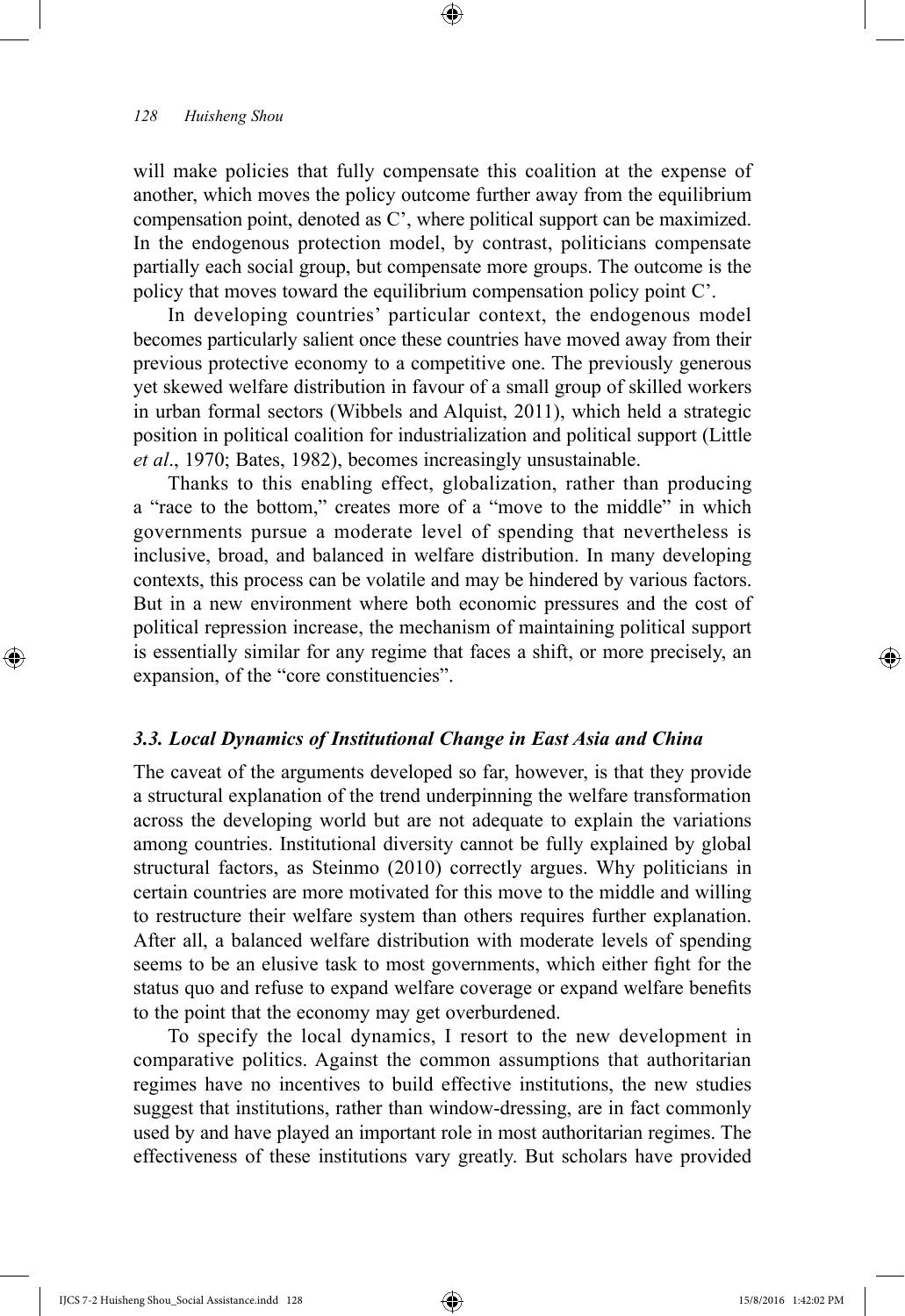sound theories to explain that institutions matter as much to the authoritarian governance as to a democratic one for a good reason: they provide a mechanism of transparency and commitment for power sharing and serve to co-opt opposition for regime survival (e.g. Svolik, 2012; Boix and Svolik, 2013; Gandhi, 2008; Gandhi and Przeworski 2007; Magaloni 2006). In other words, institutions in non-democratic regimes provide an arena within which incumbents and potential opponents can forge policy compromises.

⊕

These findings shed new lights to help move beyond the conventional theories that focus almost exclusively on crisis as the incentive for authoritarian welfare provision. Instead, these findings suggest that more efforts should be put on the understanding of how normal politics operates and works in non-democratic regimes. In this sense, the rigid dichotomy between democracies and a diverse group of non-democracies needs to be played down.

Still, these rational choice-based findings are inadequate to explain specific cases such as East Asian countries that apparently perform much better than most other developing counties, regardless of their regime type, in utilizing institutions to not only survive but also transit. To make the model more historically-informed and geographically sensitive, I go back to the literature of East Asian development and find more cases to strengthen my model of local dynamics.

What is most striking about East Asian societies is not their economic growth miracles but their strong institutions underpinning the growth. In the past, although these societies' economic growth has been labelled as "inclusive" or "shared" growth (Campos and Root, 1996; Cook, 1996; Kwon, 2009), their previous welfare regimes were often known as "welfare laggard" or "residual welfare state". In the past few decades, however, these countries have been actively searching for a sustainable and robust welfare system aiming to reinforce the inclusiveness of their economy and they seem, again, capable of doing so. That leaves one to wonder about the local dynamics of welfare transformation in this region and what lessons, if any, these countries can offer to the rest of the developing world.

In explaining these societies' capacity to respond to global markets using robust policies and institutions, the conventional wisdom tends to emphasize these states' strong "autonomy" against the resistance from powerful social groups in policy-making and implementation. However, this explanation fails to specify the constraints on elite preferences and therefore fails to explain what makes it difficult for politicians to preserve power through clientelist connections to the private sector and what encourages them to build new institutions for economic transformation.

To address this problem, the literature of elite constraints focuses on the leaders' strong sense of insecurity from both within and outside of their

IJCS 7-2 Huisheng Shou\_Social Assistance.indd 129 15/8/2016 1:42:02 PM

⊕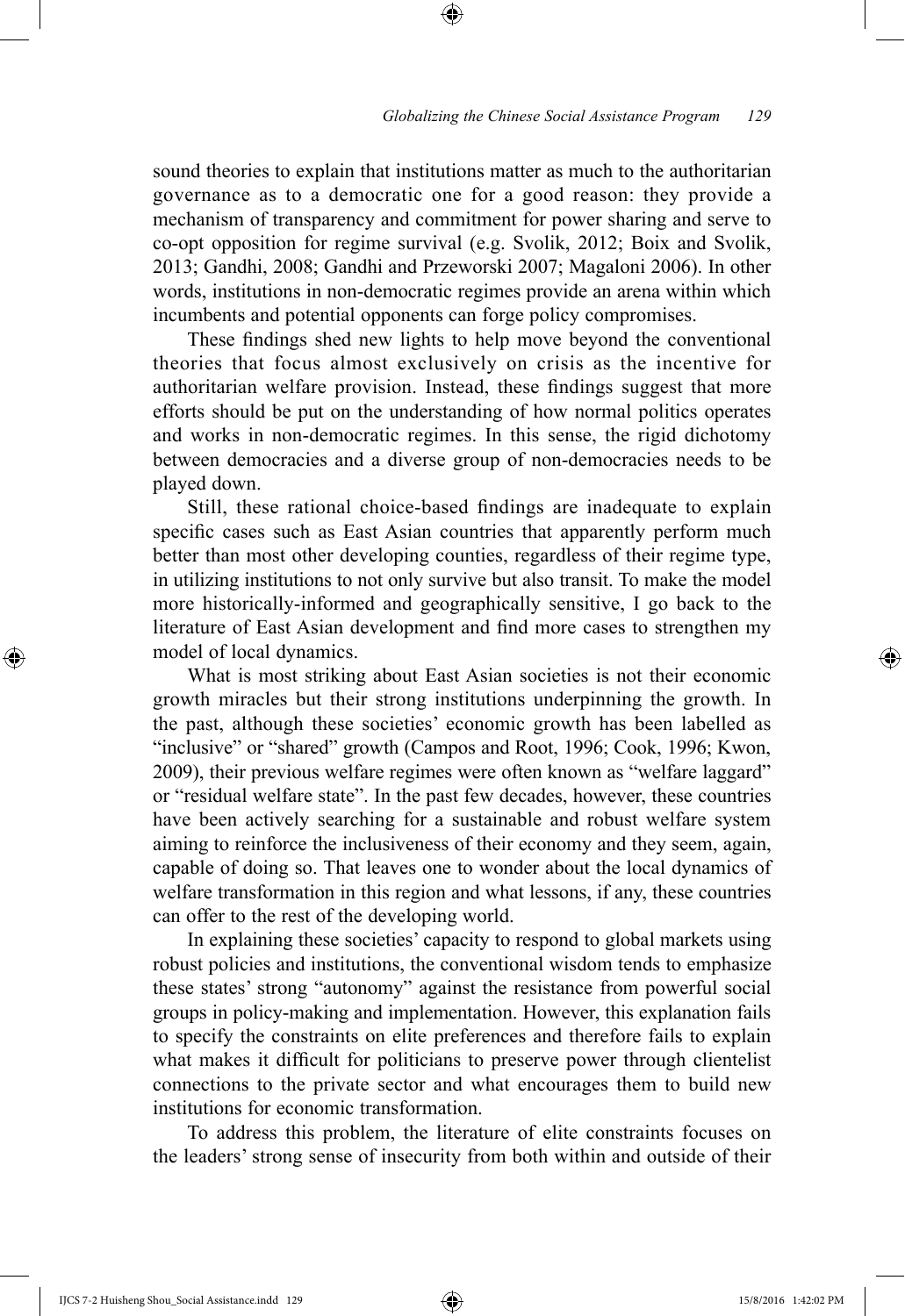national border, which presses politicians to build a broad coalition and emphasize the provision of broad collective goods rather than channelling largesse to key constituencies. Three factors are commonly considered to be important in producing insecurity for political elites: 1) severe external security threats that consume a substantial amount of revenues; 2) overpopulation, that through mass unrest, demands for a broad coalition; 3) the lack of natural resources for easy cash to buy off popular sectors. The accumulation of this line of literature is the "systemic vulnerability" model developed by Doner and his colleagues' (Doner *et al*., 2005). While the previous studies along this line of thinking tend to emphasize these factors in a disjointed manner, Doner *et al*. (2005) emphasize the simultaneous interplay of three separate constraints which would be powerful enough – making it both a necessary and sufficient condition – for not only the origin of developmental states but also for their capacity of institutional upgrading when the situation requires – such as moving up along the ladder of comparative advantage from labour intensive manufacturing to a value-added one. Missing any of these three factors would render a state "intermediate" (Evans, 1995) at best – Philippines, Thailand, Malaysia, and Indonesia, for example – which may be capable of building institutions for economic development but not of upgrading them when needed.

⊕

The logic of "systemic vulnerability" that underpins economic institutional development, I argue, can apply to the welfare institutional development, but requires certain modifications. Powerful in explaining political elites' motivation for economic growth notwithstanding, the model is static in nature when taking geopolitical factors as the sole explanatory variable for welfare change in these countries, for which, the "move to the middle" is a recent phenomenon. In addition, the model suggests that welfare benefits are nothing more than side payments – in authors' own language – that serve to buy off the popular sector. If that is indeed the case, welfare institutionalization and the quality of these institutions should not be a major concern for politicians, as long as economic growth generates enough revenues for side payments.

The model, therefore, is disconnected from the global dynamics introduced by economic integration. The remedy, I argue, is to incorporate this model into the endogenous protection model and to allow the global and local dynamics to interact in order to explain national variations. Geopolitical constraints provide exceptionally strong motivations from within to press political leaders to take a hard approach to deal with economic growth by simultaneously dealing with the social issues that affect the sustainability of the economy. Without local dynamics, the external pressures may not be sufficient to reach the full effect. Politicians would be much less likely to make full commitment to institutional upgrading and complementarity when

⊕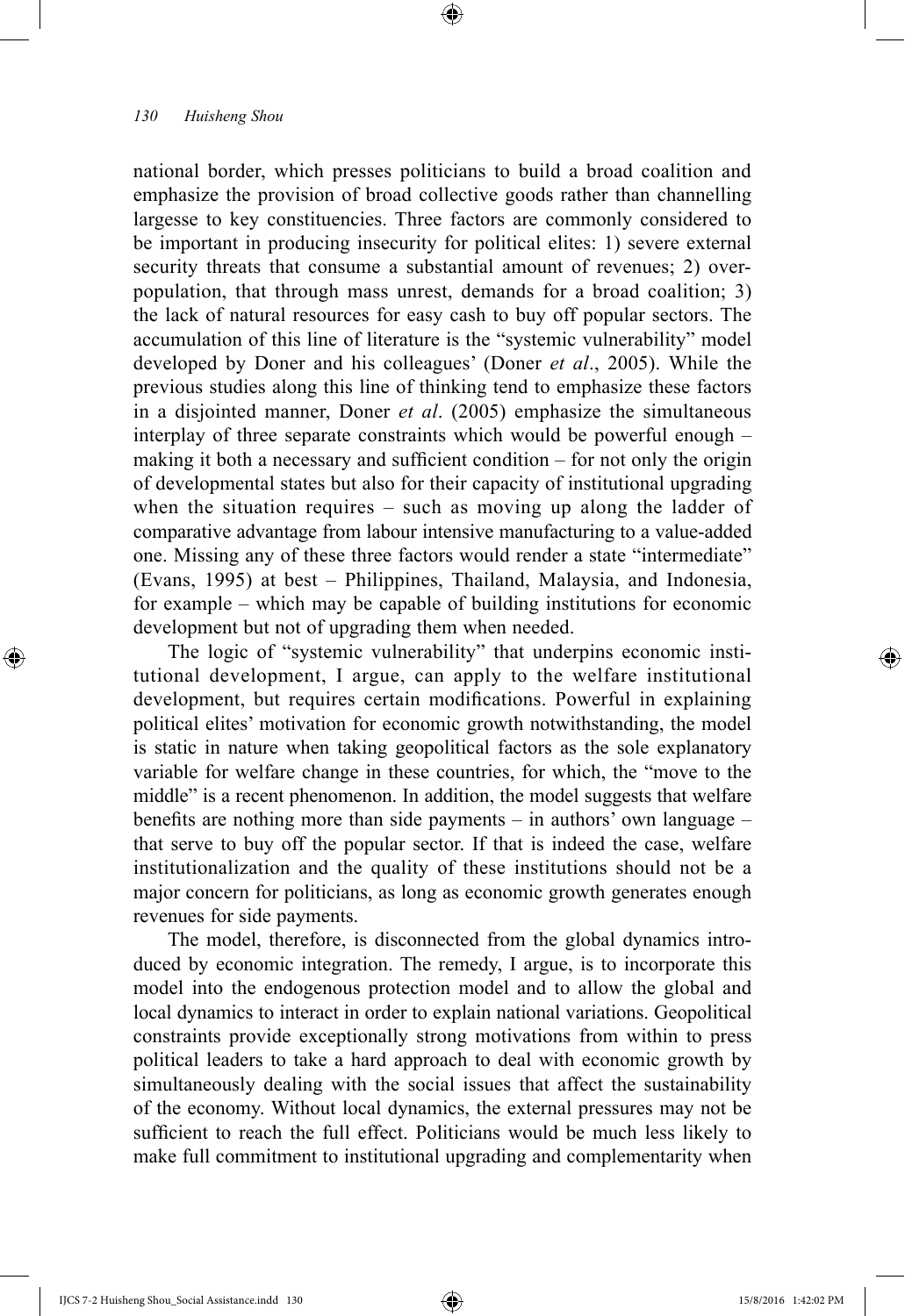needed. Global economic integration, on the other hand, adds an additional layer of uncertainty and vulnerability on governments and press them to adjust their policies and institutions constantly, in exactly the same way the systemic vulnerability model specifies. Global dynamics, however, do not simply produce vulnerability. By offering international markets, global integration also gives the governments the opportunities to overcome the vulnerability.

⊕

To sum up, East Asian countries' remarkable institutional development in the past decades cannot be simply the outcome of their geopolitical constraints. It is economic integration that has set up a framework in which peculiar local dynamics in this region exert their influence and made institutional complementarity between economic and welfare ones possible.

The implications of this model are two-fold. First, the revised endogenous model is a dynamic one. It helps explain why East Asian societies were capable of changing their fate after the 1960s but not earlier and why their major institutional upgrading took place in a few particular historical movements, even though their geopolitical features have remained constant. Second, East Asian countries' experiences, though remarkable, are not exceptional to the rest of the world. Their specific geopolitical features may be particularly inductive to institutional upgrading. The global dynamics, however, are universal and other countries can take advantage of economic integration to find their own path to prosperity in a less ideal geopolitical context. Sporadic successes have occurred throughout the world with or without similar geo-political constraints – Chile, Rwanda, Botswana, to name a few. The recent welfare transformation in many developing countries such as Southeast Asia and Latin America, which have traditionally been labelled as "intermediate states", suggests that a move to the middle is taking place in a much larger scope today as globalization becomes intensified, even though the pace and magnitude of change varies across countries.

It is under such a backdrop that China's welfare transformation can be better understood. China shares similar geopolitical dynamics with its East Asian neighbours, even though its national peculiarities certainly produce specific institutional arrangements different from its East Asian neighbours. Yet, again, local peculiarities only exert their influence within the structural environment defined by globalization.

## **4. Institutionalization of Social Assistance in China**

The welfare system in post-Mao China has undergone significant changes in the past decades. That transformation is closely associated with China's integration into the world economy (Shou, 2013). Welfare restructuring in China has been characterized by both the expansion of traditional welfare benefits – particularly social security and health care – and the creation of the

⊕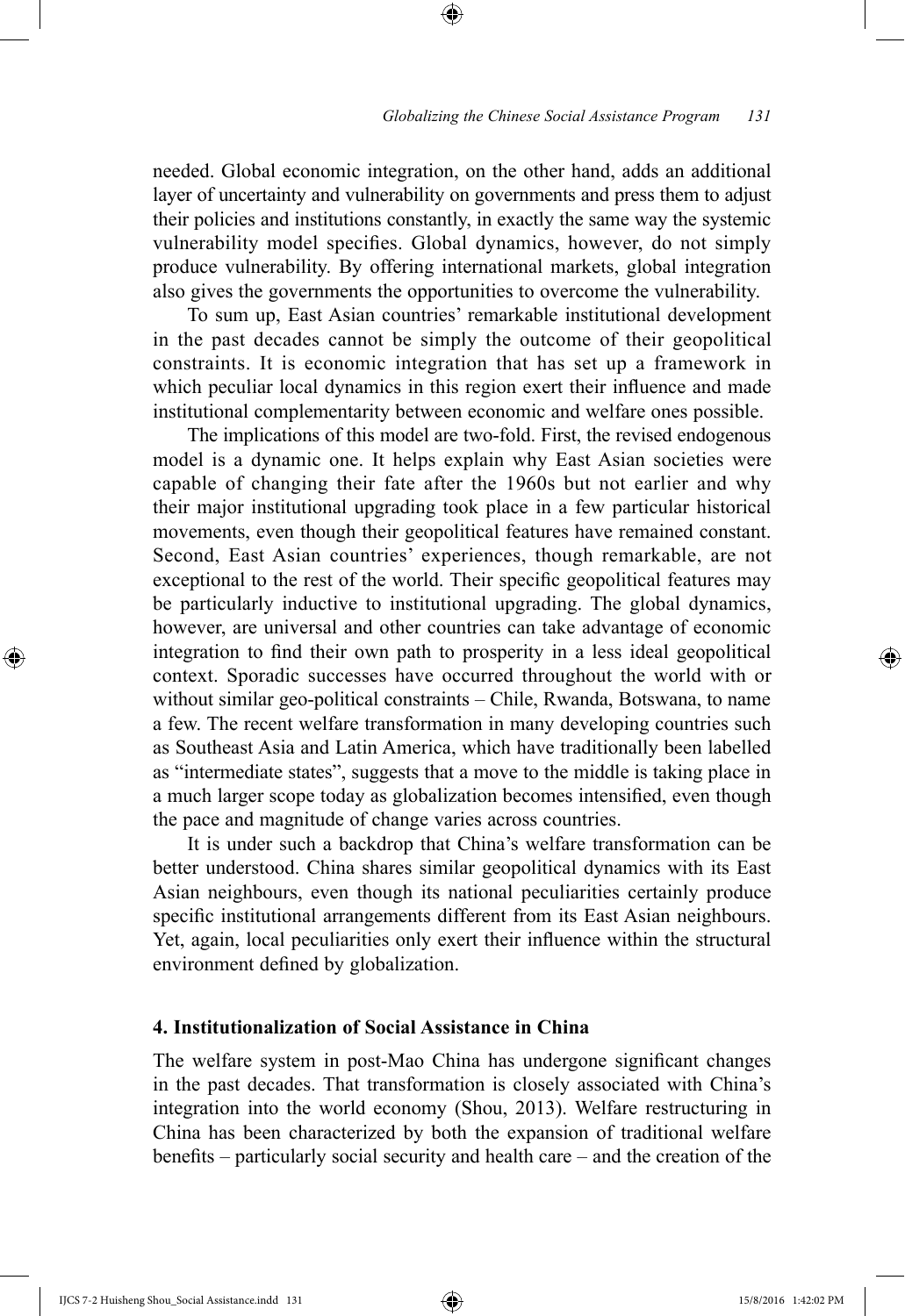new social assistance programs for the urban and rural poor. In this study, I will focus on social assistance programs and, through this case, examine the interaction of global and local dynamics that induces welfare institutional change. In what follows, I will break down the process of institutionalization into four phases: 1) from 1993 to 1997; 2) from 1997 to 2003; 3) from 2003 to 2007; 4) since 2007, and will demonstrate that these four phases are closely associated with China's economic integration.

⊕

#### *4.1. 1993-1997: Local Experiments of Urban Social Assistance Reform*

Along with more than a decade of economic reforms that successfully transformed the rural economy, China's urban economic reform remained slow. The key obstacle was the state-owned enterprises (SOEs) that were embedded into the hierarchical state bureaucracy. SOEs functioned as a proxy of welfare state to their employees with generous welfare benefits and rigid labour protection, which seriously hindered the competition of SOEs. The model was proved unsustainable as illustrated by the economic difficulties experienced by the urban residents in the late 1980s, which, in part, fuelled the anger that eventually led to the Tiananmen protest in 1989 and contributed to the clash between reformers and conservative forces in dealing with it. In spite of the cold political climate in the following years, coastal provinces continued to push their door open to foreign trade and investment and their economies continued to boom. The breakthrough came in 1992 after Deng Xiaoping toured Southern China and called for further reform and openness. As a result, the year 1993 witnessed a series of economic reforms. As Figure 3 illustrates, China's trade openness level increased significantly and steadily after 1992. But the most important feature of China's openness is its inflow of foreign direct investment (FDI). FDI's volume jumped from \$35 million in 1991 to \$110 million, a growth rate of 152%. In 1993, the volume further increased to \$275 million, making China the second largest FDI recipient country next to the United States.

Along with the inflow of FDI was the domestic economic restructuring, with the key component being the separation of government functions from enterprise management. To compete with the private sector in attracting FDI, SOEs must end their over-protected labour system and generous welfare benefits. Once the separation of state functions and enterprise management took place and firm managers were given autonomy to hire and fire their employees, the year 1993 quickly witnessed a surge of so-called layoff workers from the urban formal sectors. These individuals kept their formal ties with their firms and might still enjoy certain allowances but their living conditions dramatically deteriorated after the previous welfare benefits were

IJCS 7-2 Huisheng Shou\_Social Assistance.indd 132 15/8/2016 1:42:02 PM

⊕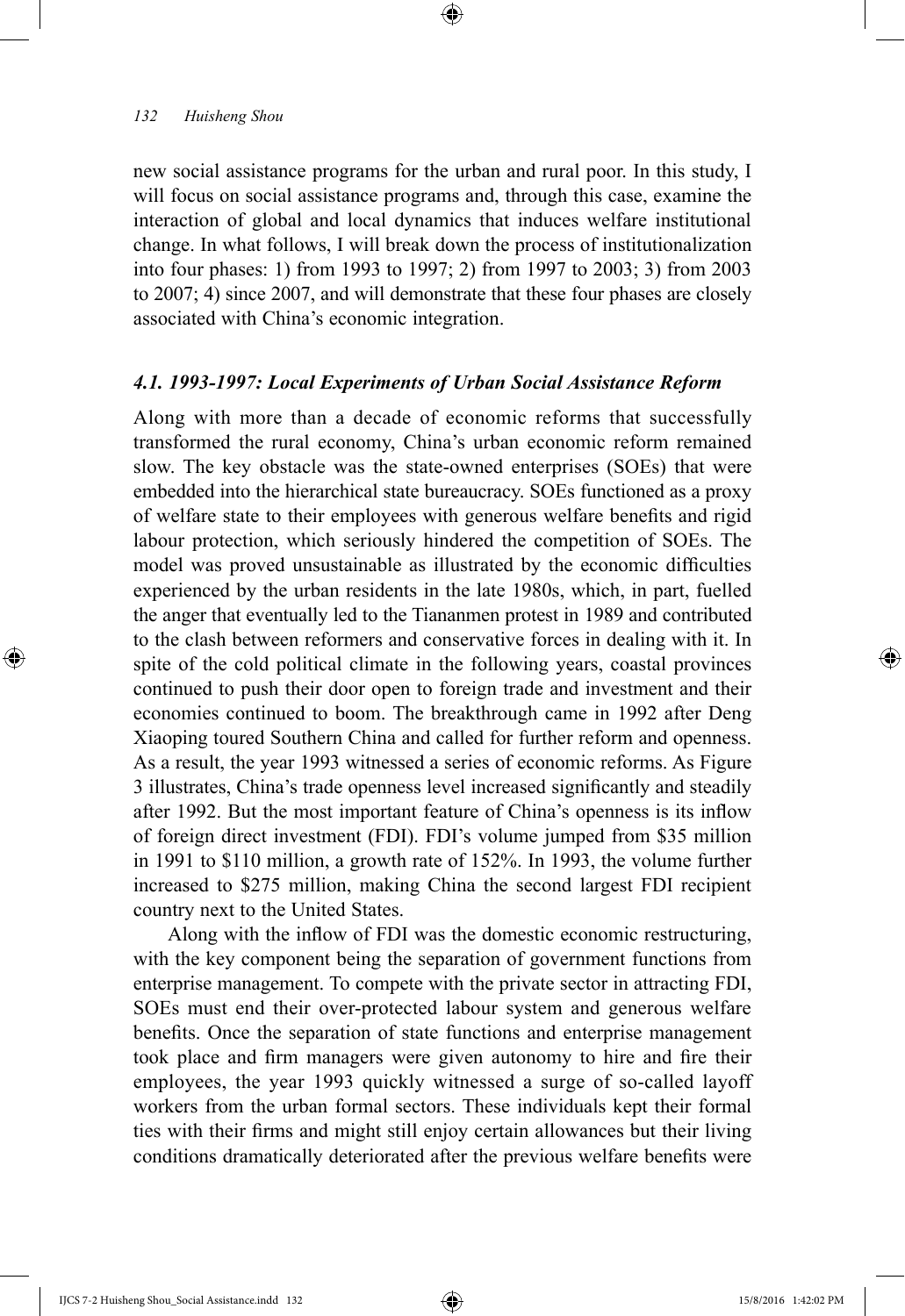

⊕

**Figure 3** Trade Openness and FDI in China, 1978-2012

Note: Trade openness is measured by trade volume (the sum of imports and exports) as a share of GDP.

Source: Trade openness from Penn World Tables (PWT) 7.1 (current price: 2005 base year); FDI from UNCTAD, *Foreign Direct Investment database*.

significantly cut. Urban poverty and instability became a new challenge to the government.

Prior to the reform, China operated a limited relief program (*shehui jiuji*) for the very poor. The coverage was very narrow, requirements rigid and benefits thin. The program was also characterized by the urban-rural divide. In urban areas, beneficiaries of the program included mainly disabled veterans and those commonly referred to as "three nos" – no working capacity, no stable income, no relatives or supporters. In rural areas, the beneficiaries were "five guaranteed households", including the aged "three nos", the disabled and orphans. In 1992, only 190,000 urban people, or 0.06 % of the urban population, received a relief fund of 87.4 million yuan, and the per capita benefit was only 38 yuan per month (Leung, 2006), about 25% of the average income per capita in urban areas (Wang, W. 2007: 140). In the rural areas, the number of individuals receiving the fund of "five guaranteed households" in 1993 was three million, 0.35% of rural population (Li and Jiang, 1996: 166).

Most importantly, the relief programs were not institutionalized but instead characterized by arbitrariness and uncertainty. For instance, the benefits were handed out on a temporary basis, often taking place during holidays or when disasters strike. In addition, the management of the relief programs was highly decentralized. Local governments determined the level of benefits and the administrative units that handled the fund were grassroots

⊕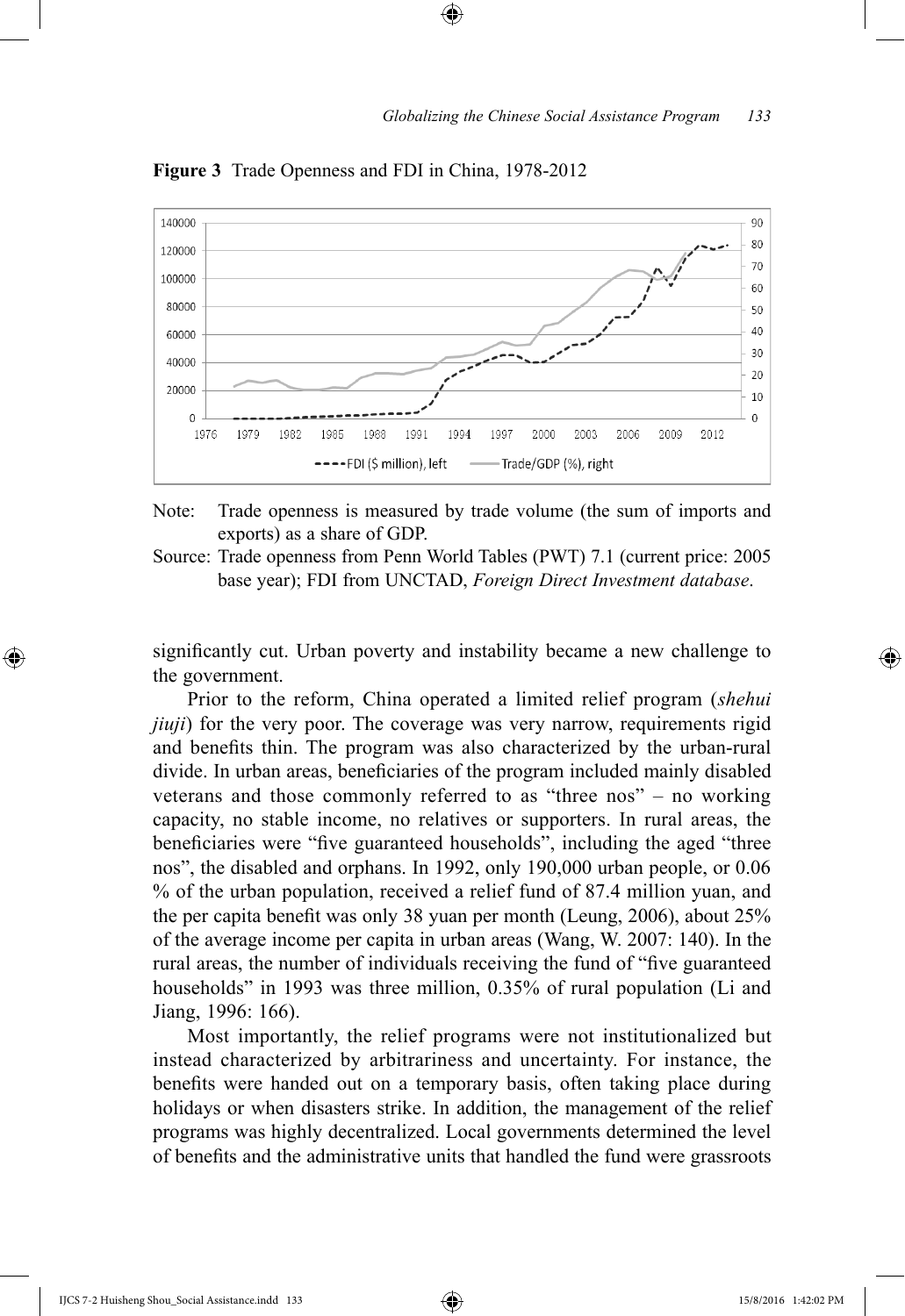governments such as township governments in rural areas and neighbourhood committees in urban areas. The eligibility criteria of beneficiaries were determined to a very large extent by grassroots officials who handed out the fund. The finance of the relief fund was also decentralized, primarily shouldered by local governments or rural collectives.

⊕

Since the late 1980s, urban reforms began to produce layoff workers. Restructuring of the social relief program was called for so as to deal with a rapidly growing population under poverty. Because of the decentralized nature of the previous relief program, the pressure was particularly acute for the local governments who were responsible for taking care of this group of individuals. It is, therefore, not surprising that the most economically advanced and open region, Shanghai, took the lead in local experiment. From late 1992, the Shanghai government began discussing the strategy of dealing with the problem of urban poverty. A series of discussions and policies eventually led to the establishment of a minimum subsistence support line for urban residents, effective from June 1993 (Duojicairang, 2001: 98-99). A few months later, another coastal city, Xiaomen, Fujian, took a similar measure. These local initiatives quickly drew attention from the Ministry of Civil Affairs (MCA), which was responsible for the relief program. Concerned about the feasibility of promoting a nationwide program, the ministry took a cautious approach and decided to conduct a pilot program in multiple cities in 1994. By the end of 1996, the minimum living standard guarantee program (MLSG, or *dibao* in Chinese), taking various forms across regions, was established in 90 cities across 21 out of 30 provincial units. At the same time, some provinces also conducted experiments in a rural social assistance program. By 1996, 256 country-level governments have conducted the experiment (Zhang, 2010: 62).

A quick look at the regional distribution of the program suggests that the establishment of the program was determined by two factors: one is economic openness of the cities, and the other the pressures of economic restructuring. Most of the 90 cities that established the program by 1996 are either in the coastal areas where economies were the most advanced and open or in Central and Northeast China which hosted China's traditional heavy industries. They commonly faced severe pressures of restructuring their traditional heavy industries that had been burdened by redundant workers and they found it impossible to utilize the traditional provisional relief programs to deal with an increasingly larger number of laid-off workers and individuals under poverty the line. Instead, it became critical to establish a new institution to deal with this social problem. By contrast, most of the 9 cities – except Tianjing – that had not established the program by 1996 were from the western region that had a much lower level of exposure to economic integration and therefore the pressure of restructuring (Zhang, 2010: 61).

IJCS 7-2 Huisheng Shou\_Social Assistance.indd 134 15/8/2016 1:42:02 PM

⊕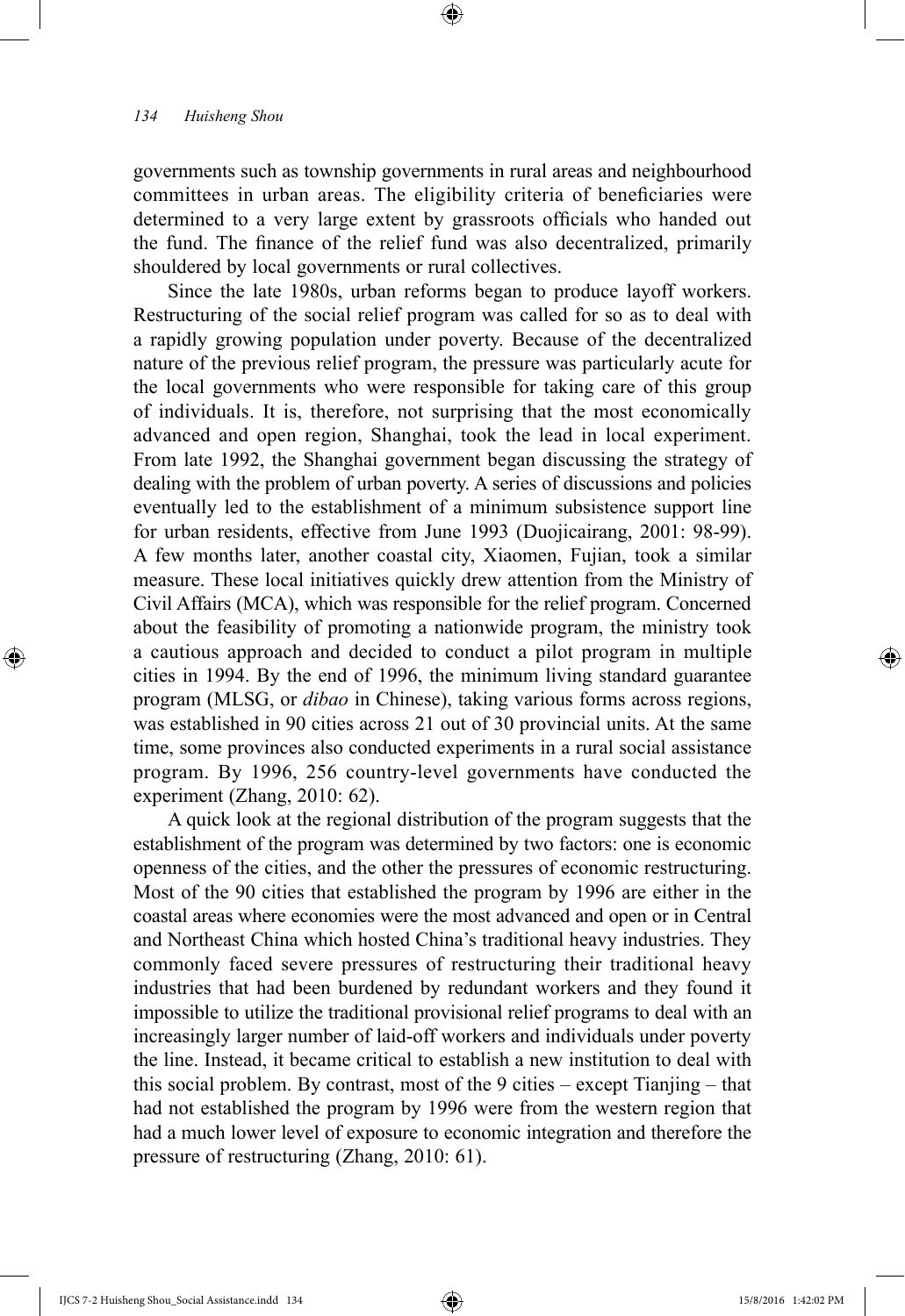#### *4.2. 1998-2003: Institutionalization of Urban Social Assistance Program*

⊕

By 1997, the reform of SOEs that started in 1994 had proved unsuccessful, as a majority of SOEs continued running in the red. In September 1997, the Communist Party in its 15th national congress meeting called for the adjustment and improvement in the ownership structure and explore the multiple forms of public ownership. A comprehensive reform was launched and privatization of SOEs swept the country. The laid-off workers reached a peak of over 6 million in 1997. Urban poverty became increasingly challenging, calling for further reform of social policies. The broader context of this round of reform, however, was the Asian financial crisis that started from June, 1997, a few months prior to the congress meeting. The financial crisis not only added to the hardship on the Chinese economy, as FDI and export volume were reduced, but also fundamentally changed the government's understanding of its previous development strategies. The government realized that comprehensive reforms must take place across the board and institutional complementarity is necessary for the success. The crisis particularly underscored the need for more institutionalized social assistance policies and programs for people facing the risk of unemployment and poverty. As a result, along with the SOEs, many other areas such as finance, rural economy, and social policies, including social security, public health, and education, were then included in the reform package.

Furthermore, the Asian financial crisis produced additional dynamics on China's reform at the ideological level. Prior to the crisis, the conservative force ferociously criticized the privatization as a threat to the socialist public ownership. Since 2005, their attacks had gained momentum and created a chilly atmosphere that deterred many local governments from initiating reformist policies. The reformist force launched their own defence in 1997 and was supported by the central leaders, which, overwhelmed by the sense of crisis associated with SOEs, saw no alternatives in dealing with the disaster (Ma, 2008). However, it must be noted that the Asian financial crisis provided the additional dynamics to help the reformists to survive the attacks from the conservatives.

Within this context, the social assistance program was accelerated in 1997. The number of laid-off workers from formal sectors doubled in 1997 compared to the 1995 number. The situation helped the social assistance program to gain further attention. In the annual meeting of the national congress in March 1997, establishing the minimum living standard guarantee program in urban areas became a key component of the 9th five-year plan. Nationwide implementation started. In early September 1997, a few days before the 15th national congress of the Communist Party began, the state council issued a circulation (no. 29) which stipulated that all cities and

IJCS 7-2 Huisheng Shou\_Social Assistance.indd 135 15/8/2016 1:42:02 PM

 $\bigoplus$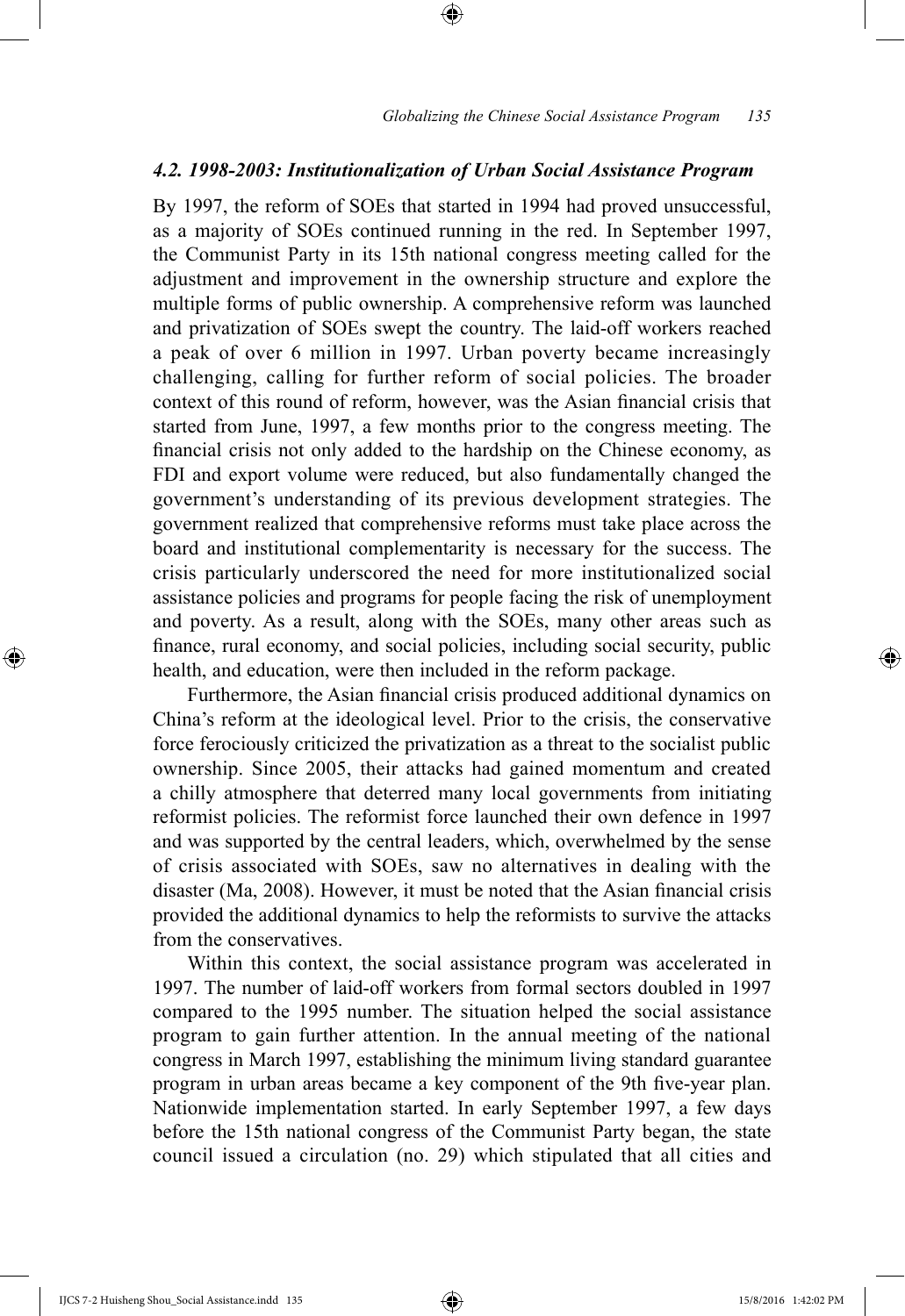counties in the nation establish *dibao* by the end of 1999, which was achieved by September 1999.

⊕

The system, however, had obvious flaws. Its decentralized and fragmented nature made the standards of coverage highly uneven across regions and difficult to implement. The lack of financial support from the central government discouraged local governments from implementing the policies. Despite the institution having been set in place, only about one fifth, or fewer, of the individuals under the poverty line were estimated to be actually covered by the program at the end of 1999; the benefit level tended to be too low to help the recipient to make ends meet, and regional disparity was severe (Leung, 2006).

The continued pressures eventually forced the central government to take a more active role in the system. The breakthrough came in September 1999, when the State Council issued "The Regulation of Minimum Living Standard Guarantee System for Urban Residents", which marked the threshold of institutionalization of China's social assistance program. The regulation made two significant improvements. First is to standardize the criteria and "cover everyone in need [*yingbao jingbao*]." The second is to increase the transfer from the central government in order to reduce the burden on local governments and provide them with more incentives.

Within four months between the issue of the Regulation and the end of the year of 1999, the central government had transferred 0.4 billion yuan to local governments, which, in turn, also increased their share of the contribution. As a result, the total expenditure of the program reached to 2 billion yuan, increasing by 66.6% from 1998. By the end of 2000, the central government's transfer doubled to 0.8 billion yuan, and the total expenditure on the program increased by 35% annually. The coverage increased significantly as well. By 2000, the number of recipients was 4 million, compared to 1.84 million in 1998.

Despite the progress, the central government's financial commitment was still far from sufficient. The financial burdens jeopardized local governments' incentives to implement the policy. The goal of "covering everyone in need" was still not fulfilled, leaving a significant amount of individuals without assistance. From 2001, the central government strengthened its effort of implementation. First, local governments now were required to set up their regulations and policies. By the end of 2003, all provincial units except Jilin, Shanxi, and Guangxi had set up detailed regulations. Second, the central government drastically increased its financial responsibility, as shown in Figure 4. Compared to the meagre 0.4 and 0.8 billion in 1999 and 2000 respectively, the central government's subsidies increased to 2.3 billion in 2001, an increase of 187%. Its share in total expenditure increased dramatically too. By 2003, the share of the central government's subsidies in

⊕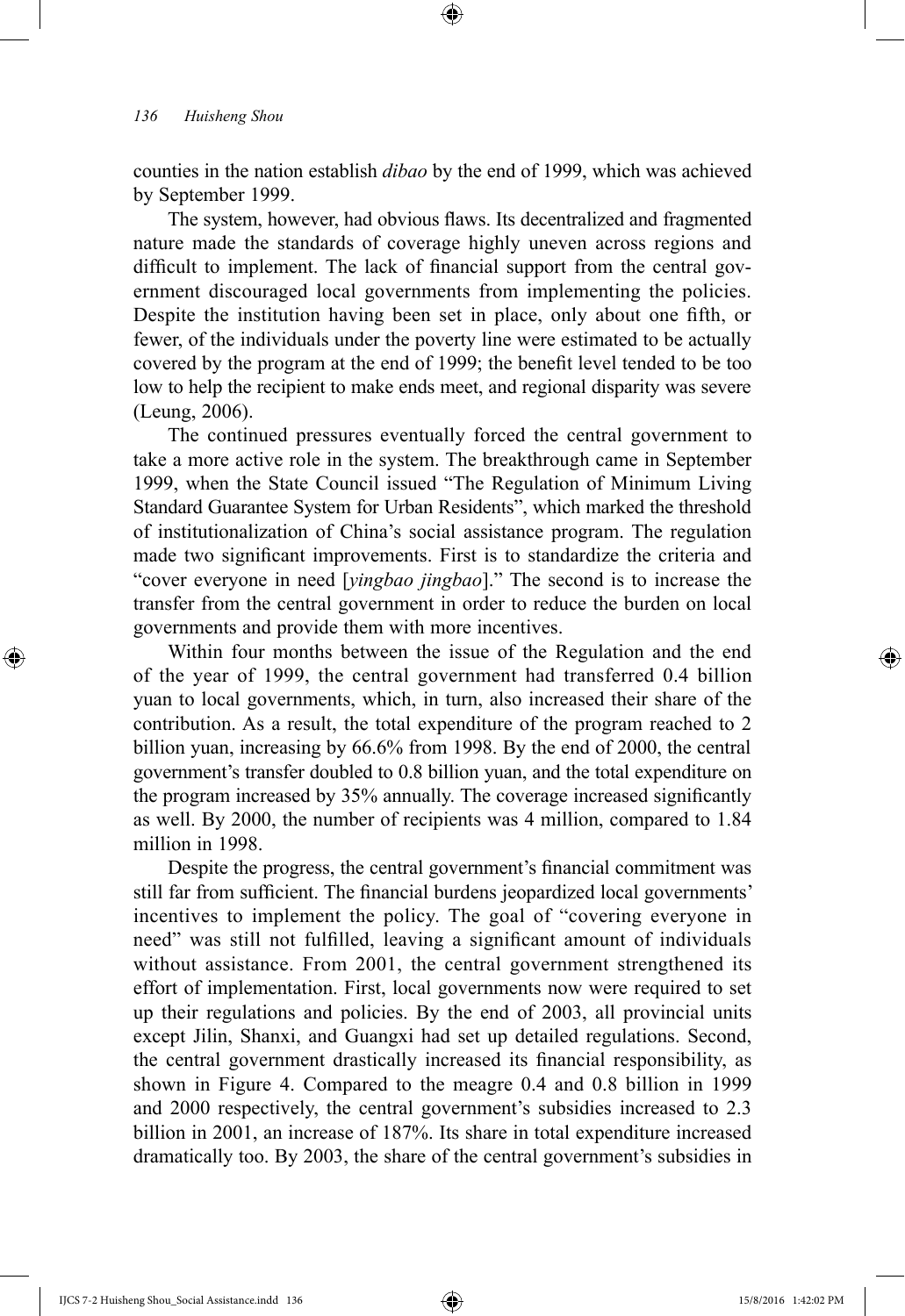

**Figure 4** The Expenditures on Social Assistance, 1999-2006 (100 million yuan)

⊕

Source: *China Civil Affairs' Statistical Yearbook*, various years.

the total expenditure exceeded 60%. The increase in the central government's financial commitment encouraged local governments, particularly the provincial governments, to increase their efforts as well, which significantly reduced the burden that previously was primarily on the lower level of governments, particularly at the county level.

Geographically speaking, the distribution of the subsidies from the central government leaned heavily toward the less developed areas where the need for assistance was the greatest and the financial capacity of local governments was the weakest, including the old rust belt in the northeast and central areas, and the poorer regions in the west. From 2001 to 2003, five coastal provinces including Beijing, Shanghai, Jiangsu, Zhejiang and Guangdong did not receive any subsidies.

Due to both the improved financial situation and pressure from the central government, local governments increased the number of personnel and facilities of the social assistance program at various levels of government. The mechanism of supervision and monitoring was also improved. At a broader level, the concepts of social assistance and of social safety net gained strong attention from media and scholars, producing a positive atmosphere to promote the implementation of the program. Various social organizations, domestic and international alike, began to participate in the effort.

⊕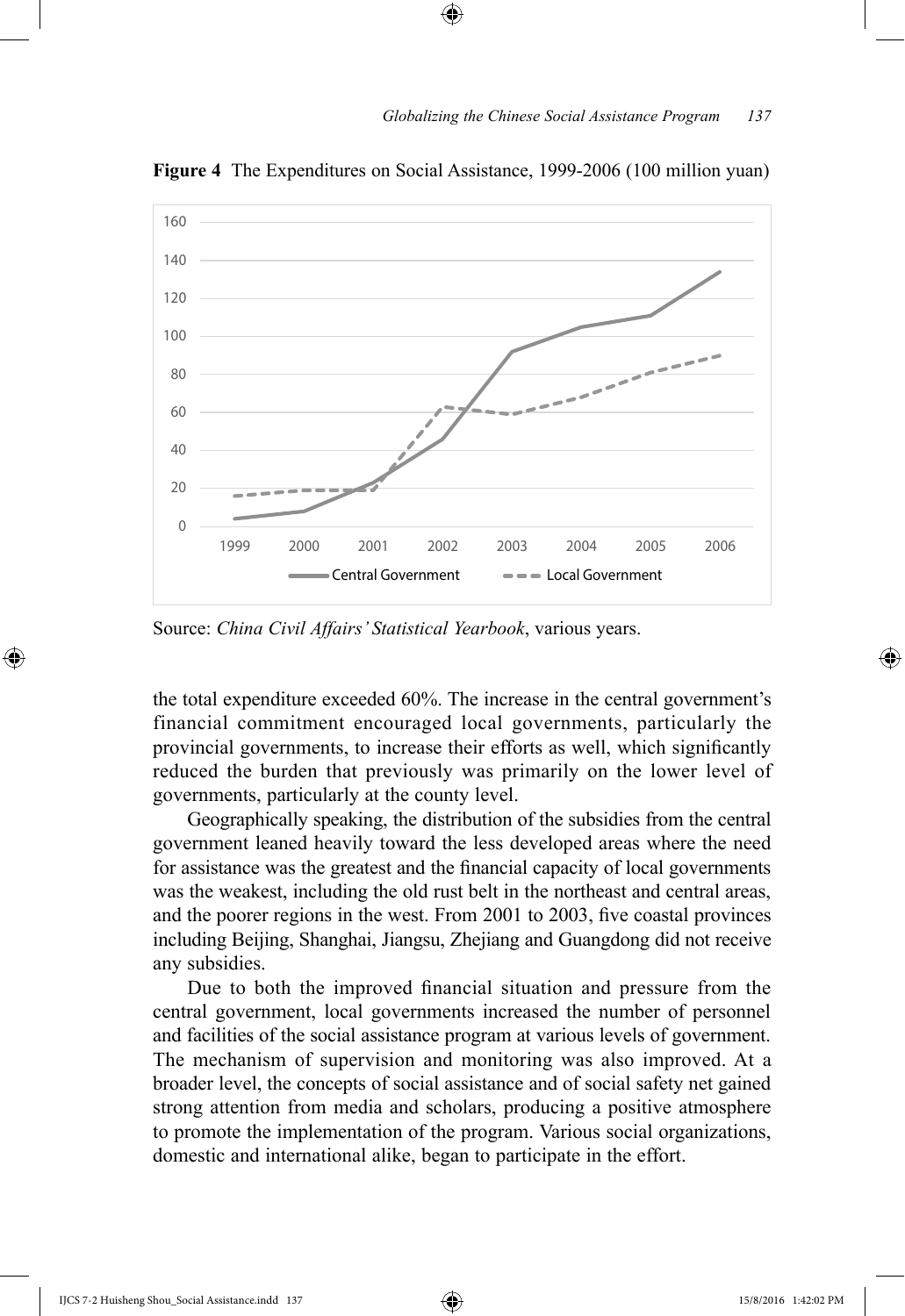The result is impressive. In 2001, the number of recipients increased drastically to 11.7 million, compared to 2.66 million in 1999 and 4.03 million in 2000. In June 2002, the number further grew to 19.3 million, promoting the Ministry of Civil Affairs to claim that the goal of "covering everyone in need" had been met. By the end of 2002, however, the number was further increased to 20.65 million, and again to 22.5 million by the end of 2003. Since then, the number has remained stable around 22 million.

⊕

# *4.3. 2004-2006: Overcoming the Urban-Rural Divide*

The progress, however, was far more significant than the number of recipients and the amount of cash received by the poor. The more significant part of the reform was the comprehensiveness of the reform that, simultaneously, established targeted assistance programs to help the recipients of MLSG in various areas such as employment, housing, health care, education, and transportation. After a number of years of local experiments, the Ministry of Civil Affairs proposed in 2004 an overarching goal of social assistance system by 2010: to establish a nationwide social assistance system with MLSG and disaster relief as the foundation and targeted programs as the supplement. In doing so, however, the challenge would be far greater than establishing *dibao* alone for it requires not just money but also the concerted efforts of various government branches at various levels as well as the determination of the central government to make it happen. In the next few years, the Ministry of Civil Affairs issued a number of regulations, some of which were co-issued with other ministries such as Finance, Construction, Health, and Labour and Social Security. This suggests that the central government was fully committed to the system.

In addition to the consolidation of urban assistance programs, another significant progress since 2004 is the extension of the social assistance program to rural residents. Until 2004, the development of MLSG in rural areas had been slow, even though between 1993 and 1996, rural *dibao* enjoyed relatively equal attention from the Ministry of Civil Affairs and many local governments. For example, in a 1996 conference, the Ministry of Civil Affairs proposed to reform the rural relief program and explore the rural MLSG program, and demanded that economically advanced regions conduct pilot programs in order to accumulate experiences. At the local level, many governments began their experiments. By the end of 1997, the number of county-level governments establishing rural *dibao* reached 997. The most noticeable were Shanghai and Guangdong which established an integrated system of *dibao* that simultaneously covered rural and urban residents, a practice that was only adapted nationwide a decade later.

⊕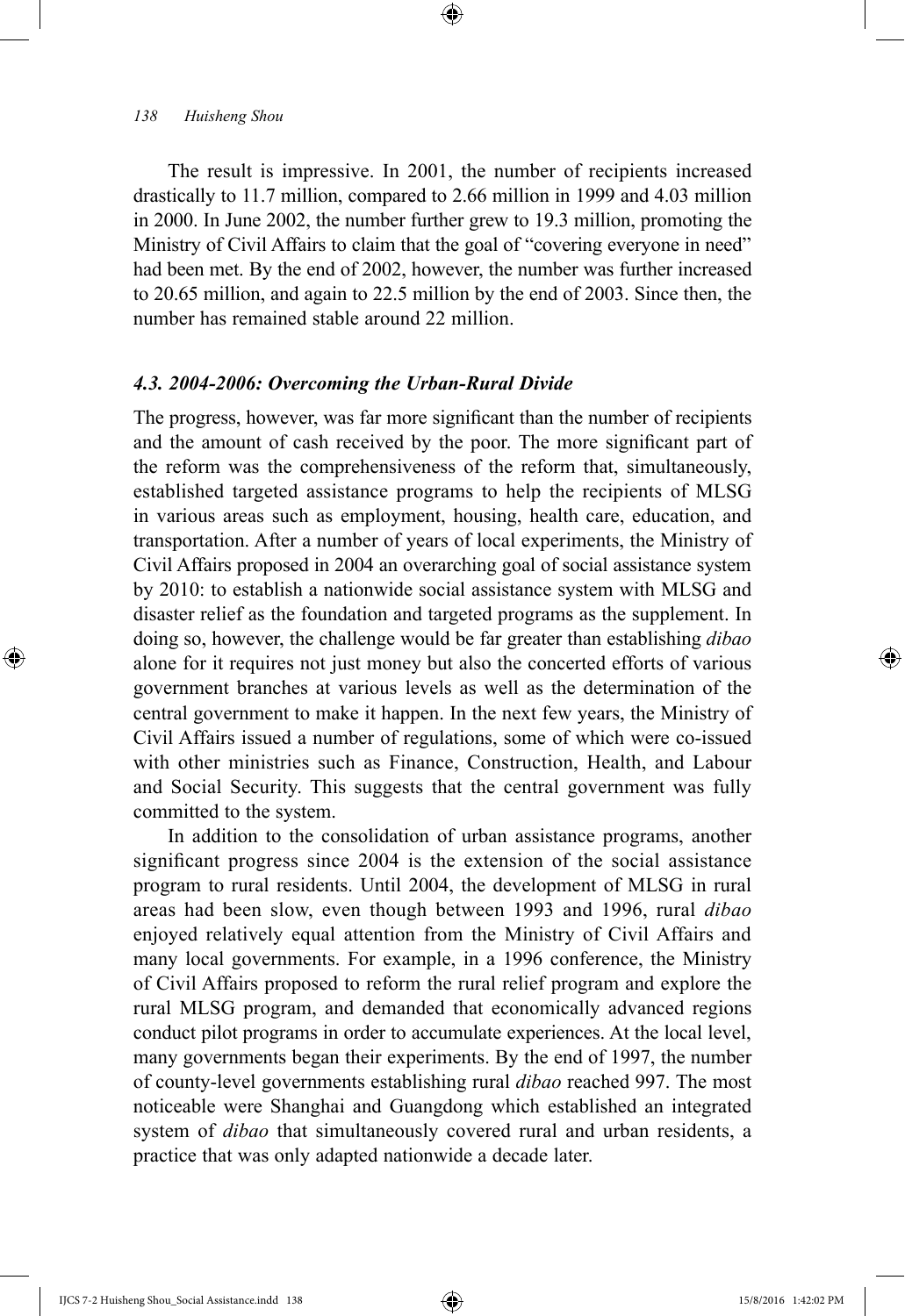From 1998, however, the *dibao* effort in rural areas was halted when the focus was primarily given to the urban *dibao* in response to the surging number of urban laid-off workers. The daunting task distracted much attention and energy from the Ministry of Civil Affairs and the central government. Without the push and financial commitment from above, the local governments ran out of steam. In fact, rural *dibao* was even abandoned in some areas. For instance, between 1999 and 2000, the number of counties in Shangxi that had previously established the program dropped from 87 to 67, with the number of recipients decreasing from 54 thousand to 50 thousand and investment from 11.58 million to 10 million (Wang and Si, 2007). Nationwide, the same declining trend occurred in terms of the number of counties and recipients, even though the investment continued to increase at a moderate level. The sequence of reform seems important in explaining this reverse in rural areas. Once the urban *dibao* was in place and consolidated in 2003, the government began to refocus on rural *dibao* from late 2004.

⊕

The challenge in building rural *dibao*, however, was more complicated than the distraction from urban *dibao*. Up to the fall of 2004, the central government insisted that most rural areas did not have the capacity to build *dibao* due to financial difficulties. However, the same concern of financial constraints had always been a focal point in the debate over urban *dibao* throughout the entire process but eventually did not hinder the reform. The sheer size of the rural poor certainly made the government more reluctant to implement the program in rural areas than in the urban areas. But that concern does not explain the enthusiasm of both the Ministry of Civil Affairs and some local governments in experimenting rural *dibao* prior to 1997. The fundamental reason to explain the slow process of institutionalization of rural *dibao* was at the ideational level. The deep-seated bias against agriculture and rural residents underpinned the previous development strategy, which, in the past decades, excluded the rural residents from state protection but instead forced them to be entirely dependent on rural collectives. As the urgency of building rural *dibao* was not great enough for the government to take it seriously prior to 2004, the effort could be easily distracted by urban *dibao*.

The biases against agriculture and rural residents, however, began to change around the early 2000s when rural problems became overwhelming. Along with the decay of rural governance, rural infrastructure was severely outdated and damaged, and social conflicts followed (Shou, 2015; Bernstein and Lu, 2003; Unger, 2002). Income growth in rural areas slowed down in the late 1990s, contributing to the skyrocketing urban-rural income gap. In 2005, the gap for disposable income was 3.22:1, compared to 1.74:1 in 1974, an 85% increase in two decades, according to data published by the national statistics bureau. Along with the rising income gap were a series of problems facing future prosperity: slow urbanization, imbalanced economy heavily

IJCS 7-2 Huisheng Shou\_Social Assistance.indd 139 15/8/2016 1:42:02 PM

 $\bigoplus$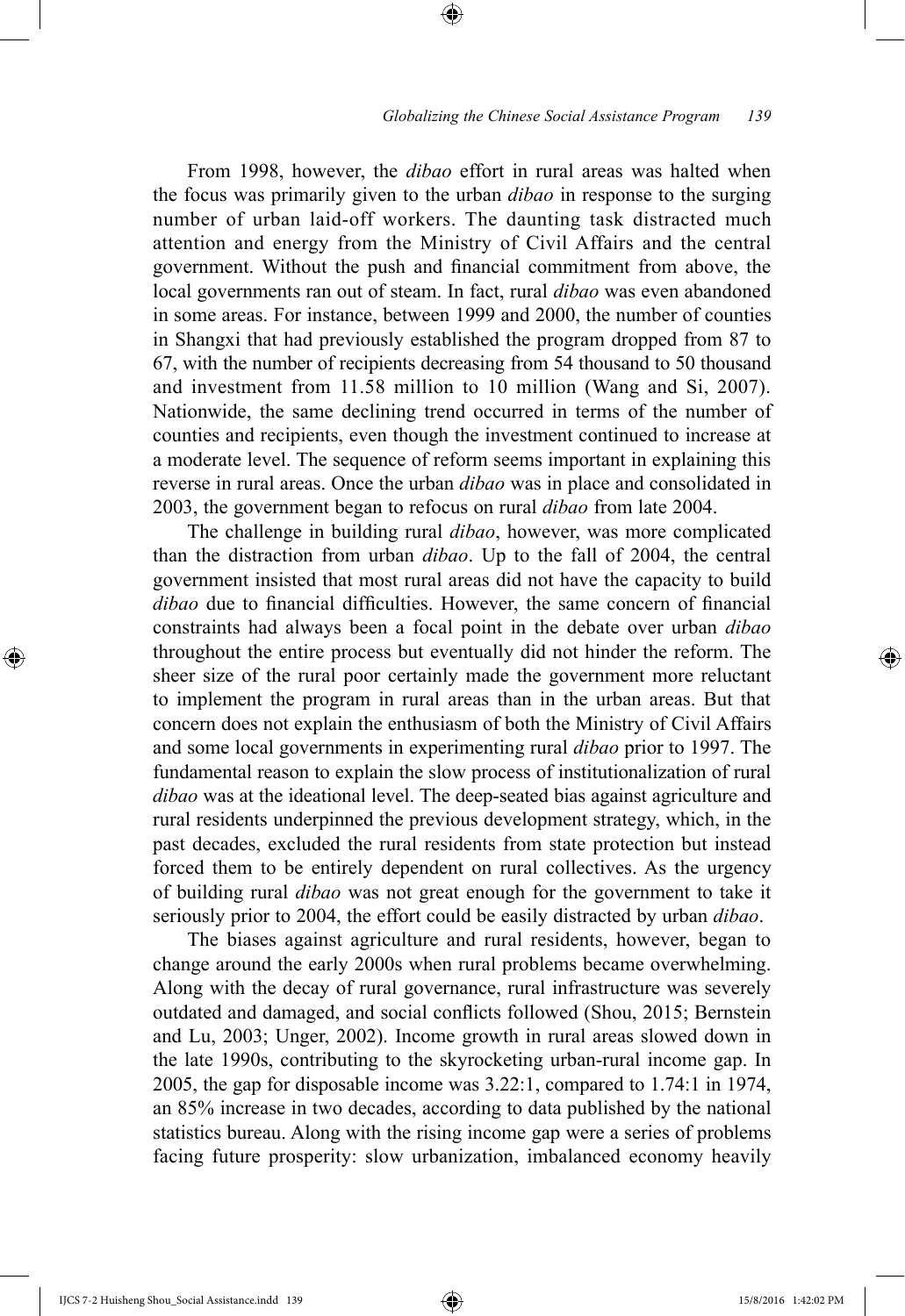relying on cheap labour and distorted currency, and, ultimately, the associated vulnerability of the economy to the global market. It became apparent that the growth model embraced by the country in the past two decades, which was built upon the sacrifice of agriculture and rural residents, would be unsustainable.

⊕

In the midst of a strong sense of crisis and vulnerability, new reforms took place to change the rural tax system, which was responsible for most of the rural unrest in the 1990s. In a decision taken at the Chinese Communist Party (CCP) annual conference in late 1998, "reducing peasant burden" became one of the priorities to deal with. From 2000, the pilot reform was launched in Anhui province. The key component was to simplify the mechanism of rural extraction and convert all the fees, which were often decided arbitrarily by local officials, to taxes so as to improve transparency. In March 2003, the state council decided to make the reform a nationwide effort. However, in early 2004, the government made a surprising announcement to repeal agricultural taxes all together within five years, which was in fact achieved by the end of 2005.

Within this context, a series of pro-agriculture and pro-rural policies were made and eventually accumulated to the "New Countryside Construction" scheme that was formally adapted in the 11th five-year plan during the CCP congress meeting in spring 2005. The key components of the scheme include restructuring agricultural productivity, improving agricultural infrastructure, establishing the New Rural Cooperative Medical System, and universalizing the nine-year compulsory education system and increasing the educational subsidies to poor families.

The rural *dibao*, naturally, became part of this sweeping package of reform and must be understood within this context. A series of government documents from 2004 indicated an increasing emphasis on rural poverty and a fundamental change in the understanding of rural social assistance within the government. For example, in his state report during the annual national congress meeting in March 2004, Premier Zhu Rongji did not even mention rural *dibao*, but instead continued to use "social relief" and "five guarantees" to discuss rural poverty. At the end of the year, he stated that rural *dibao* could be implemented in the coastal areas but the rest of the country should be cautious due to the lack of financial capacity in doing so. In the next year's annual congress meeting, however, his report encouraged the rural areas to try out the program, which was further strengthened in the Communist Party's annual congress meeting at the end of the year. A year later, the party congress made a decision, issued in October 2006, stipulating to implement rural *dibao* nationwide gradually. Two months later, however, the CCP central conference on rural work stipulated to establish rural *dibao* nationwide from 2007.

IJCS 7-2 Huisheng Shou\_Social Assistance.indd 140 15/8/2016 1:42:02 PM

⊕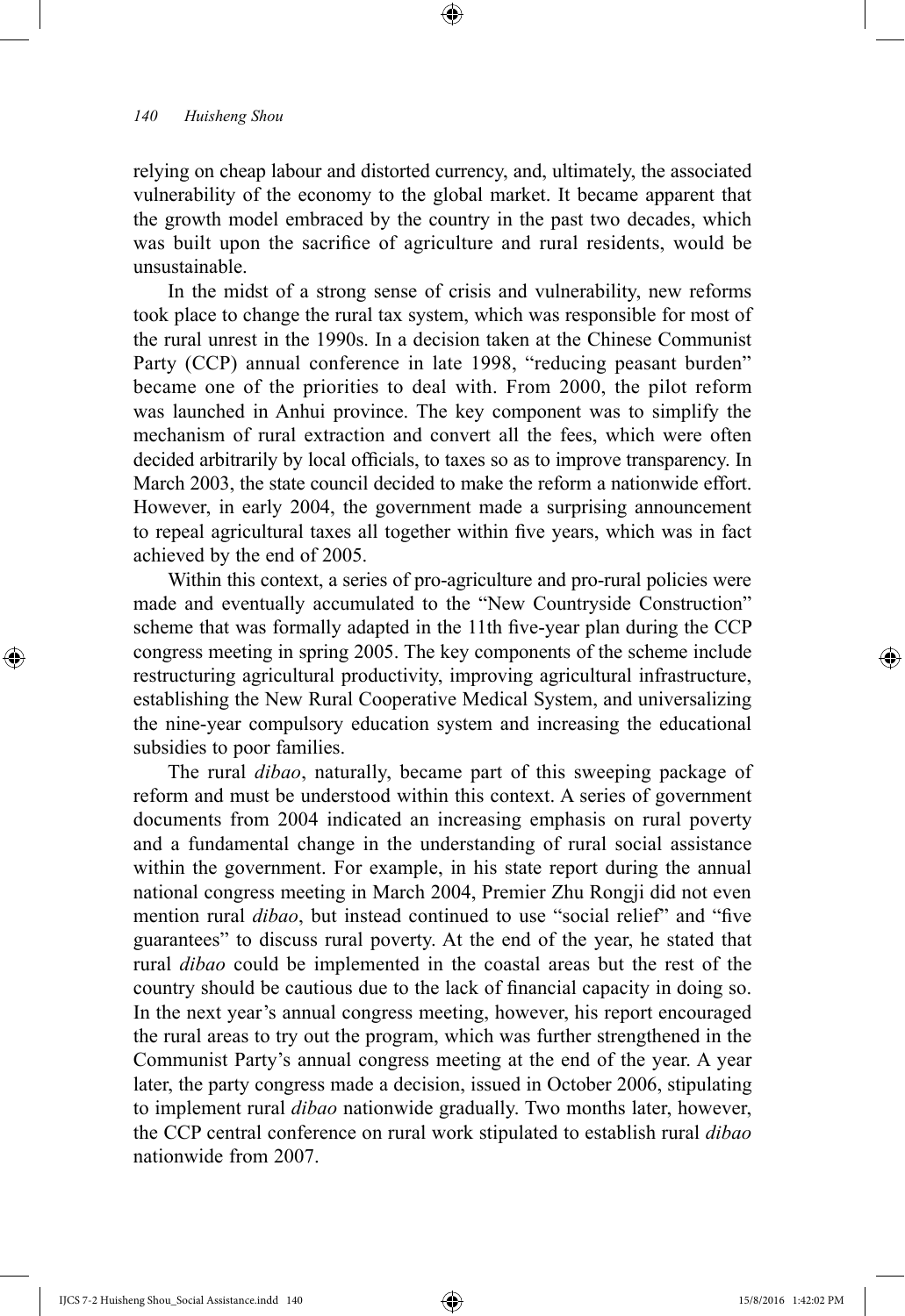At the same time when the central government was contemplating the rural problems, the same ideational change took place in the society as well. The public debate was intensified on the fiscal feasibility of universal *dibao*, with a specific focus on whether to implement it in the rural areas. The underlying concern, certainly, was about the role of the rural sector within the framework of economic restructuring. The debate involved not only the domestic experts but also international organizations such as the Asian Development Bank's Chinese agency. The nationwide debate during this period helped the central government clarify its understanding of the reform and eventually form a consensus by the end of 2006 (Zhang, 2010; Zheng, 2006; Zheng, 2007).

⊕

# *4.4. Since 2007: Building an Universal and Integrated Social Assistance Program*

By summer 2007, after the remaining seven provinces joined the program, all provincial units established their rural *dibao*. The number of individuals covered by the program increased by 30% compared to that at the end of 2006 (Zhang, 2010). However, the system remained fragmented due to the criteria used by local governments. Regional disparity and low level of benefits remained an issue. In some less developed regions, the principle of "covering everyone in need" was still not fully fulfilled. In July 2007, the State Council issued a notification that clarified the criteria for coverage and level of benefits, and demanded the provincial governments to increase their financial share. Since then, the focus has been to narrow the gap between urban and rural *dibao* and integrate the two systems into a universal scheme of welfare protection beyond social assistance.

In fall 2007, the CCP in its 17th congress meeting announced a comprehensive and integrated social welfare system, with social security, social assistance, and social relief as the foundation; basic pension, medical care, and *dibao* as key components; charity and private insurance as the supplement. From then on, the official language no longer separates "urban" and "rural" in referring to nationwide social welfare programs. Primary efforts have been given to improving the quality of rural *dibao* in terms of coverage and level of benefits. Assisted by the concerted efforts by the multiple levels of governments in both financial and institutional commitment, progress has been significant in the following years. Figure 1 has shown the significant increase of social assistance expenditure in a broader measure in both rural and urban areas since 2007. Figure 5 further shows the growing trend of *dibao* in urban and rural areas since 2003. The number of recipients of urban *dibao* has been stable since the early 2000s at about 22 million, while rural recipients increased significantly from 2007 and reached a stable level of 53

IJCS 7-2 Huisheng Shou\_Social Assistance.indd 141 15/8/2016 1:42:02 PM

⊕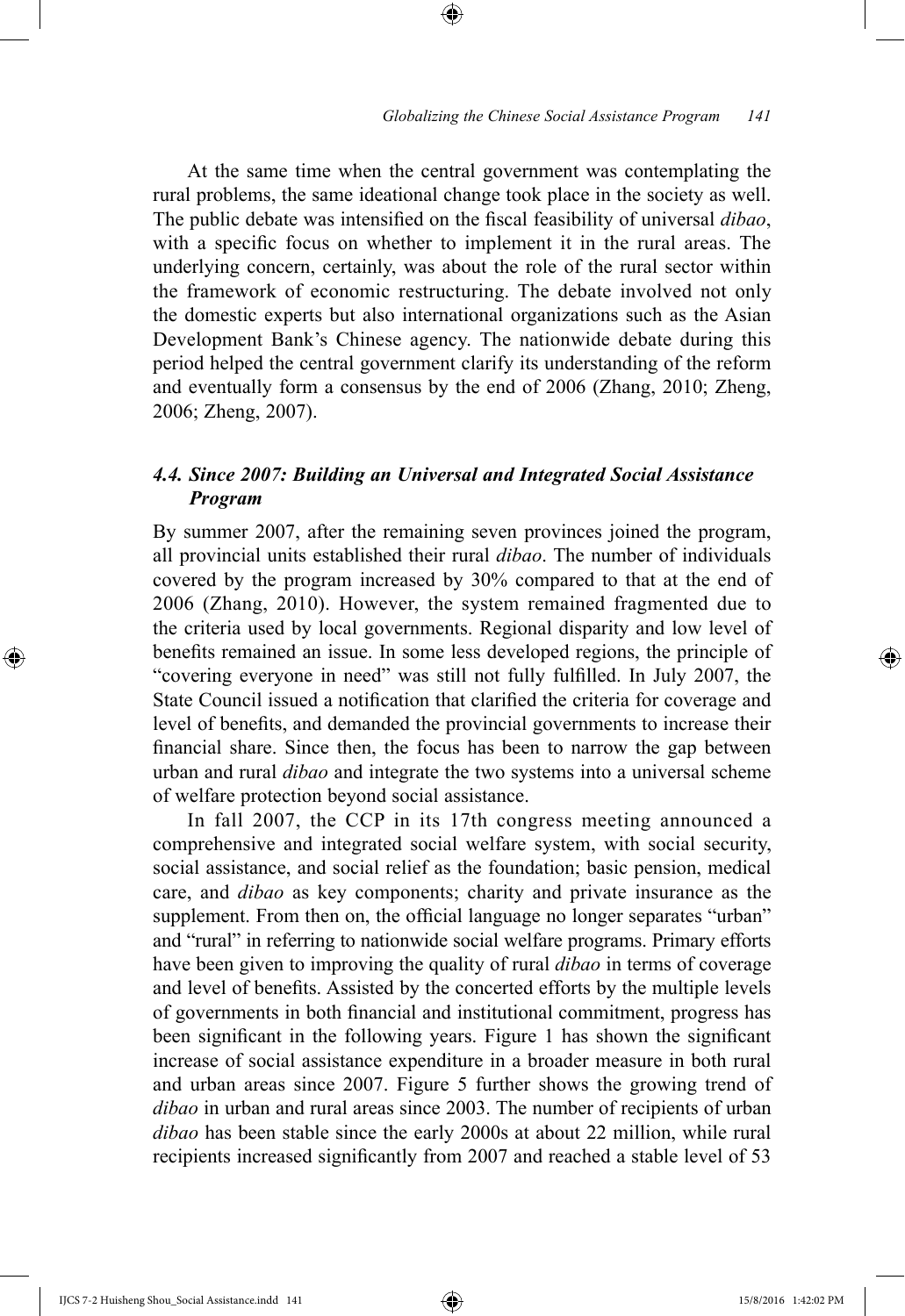

**Figure 5** Recipients (left, 10 thousand) and Expenditures (right, 100 million yuan) of MLSG, 1996-2014

⊕

Note: The rural and urban spending since 2013 has been combined into one category.

Source: *China Civil Affairs' Statistical Yearbook*, various years.

million after 2010. The expenditures on both rural and urban *dibao* increased significantly after 2007, and the gap was narrowed. After 2009, the spending on rural areas surpassed that of urban areas.

Although the reform in 2007 laid a solid institutional foundation for China's social assistance in order to defend its economy against market fluctuation, the system was far from ideal. Studies have shown that the coverage remains incomplete. The benefits remain low. The central government's financial commitment was not sufficient. The 2008 world financial crisis produced a chilly impact on China's manufacturing export, which had a strong presence in rural areas. That promoted the central government to further increase its subsidies in rural *dibao*. In 2009, the central government's financial commitment for the first time surpassed that of the local government, jumping from the previous year's 42% of total government subsidies to 63%, helping to further reduce the urban-rural gap.

Along with *dibao*, targeted social assistance programs such as education and medical care have also been institutionalized and consolidated. To illustrate, Figure 6 shows the increase of medical assistance subsidies which

IJCS 7-2 Huisheng Shou\_Social Assistance.indd 142 15/8/2016 1:42:02 PM

⊕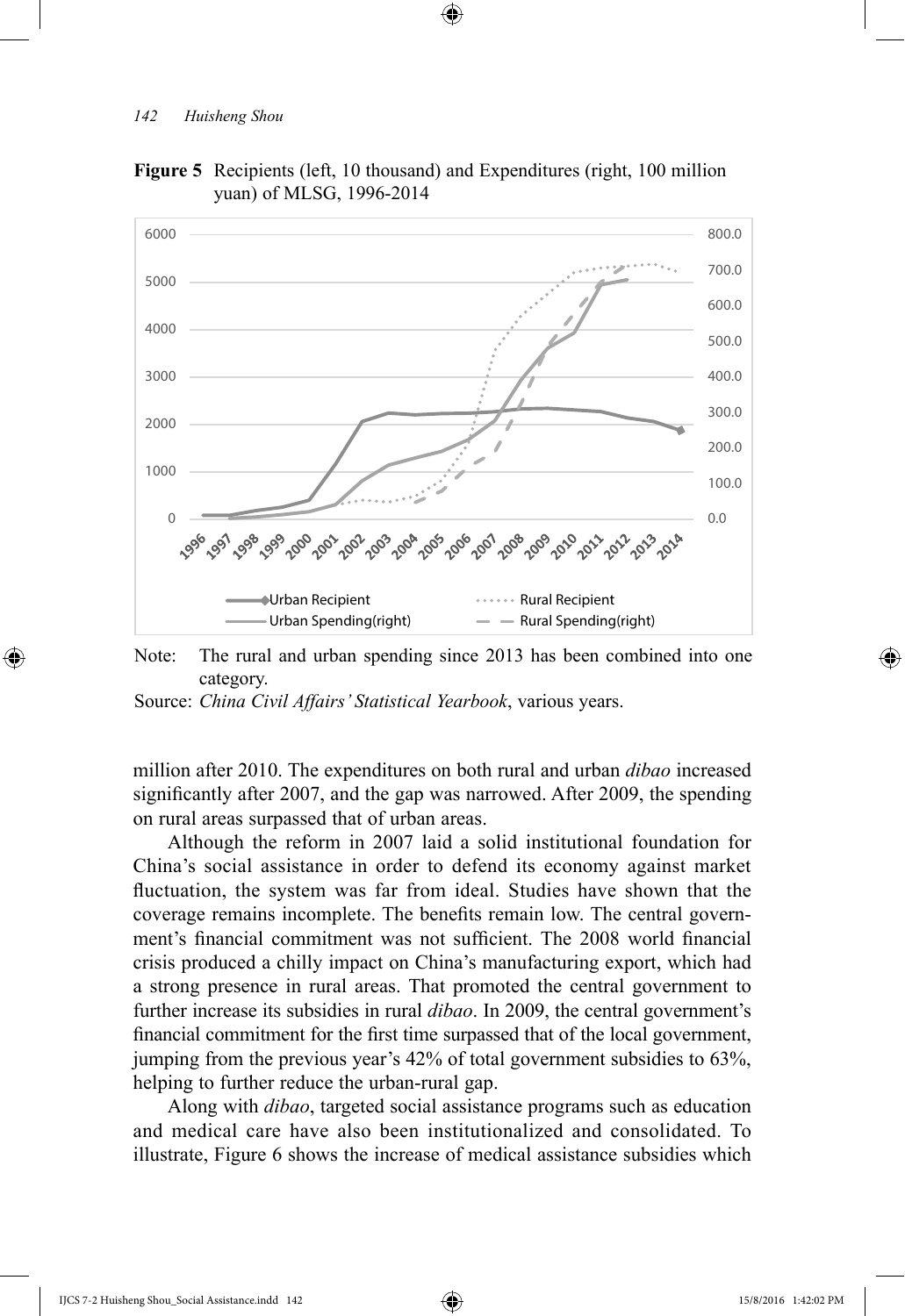

**Figure 6** Medical Assistance Expenditures (100,000 yuan), 2005-2012

⊕

Source: *China Civil Affairs' Statistical Yearbook*, various years.

started from 2004. Although its share in government expenditures remains rather small, the pace of increase, particularly for rural areas after 2008, is impressive.

## **5. Conclusion: Rethinking the Nature of Chinese Regime**

China's social assistance program has made a significant progress in the past three decades. As demonstrated in the above analyses, two things stand out in this process. First is the extension of the social assistance benefits to the vast majority of the rural poor. The second is the institutionalization of the program that lays a solid foundation for future improvement and for developing other welfare programs. Given the daunting challenge of the urban-rural divide that has constantly troubled China's reform in the past decades, this progress is particularly impressive.

In an authoritarian regime such as China, this progress does not sound straightforward to understand, for it is against the nature of authoritarianism to extend the benefits to the poor outside of its core coalitions, particularly given that the sheer size of the rural poor in China is intimidating for any authoritarian ruler to handle. Even though it is not uncommon as a strategy for authoritarianism to share economic benefits with the powerless while continually excluding them from power-sharing (Naughton, 2007), buying-off does not sound an accurate description of the dynamics underpinning China's

IJCS 7-2 Huisheng Shou\_Social Assistance.indd 143 15/8/2016 1:42:03 PM

⊕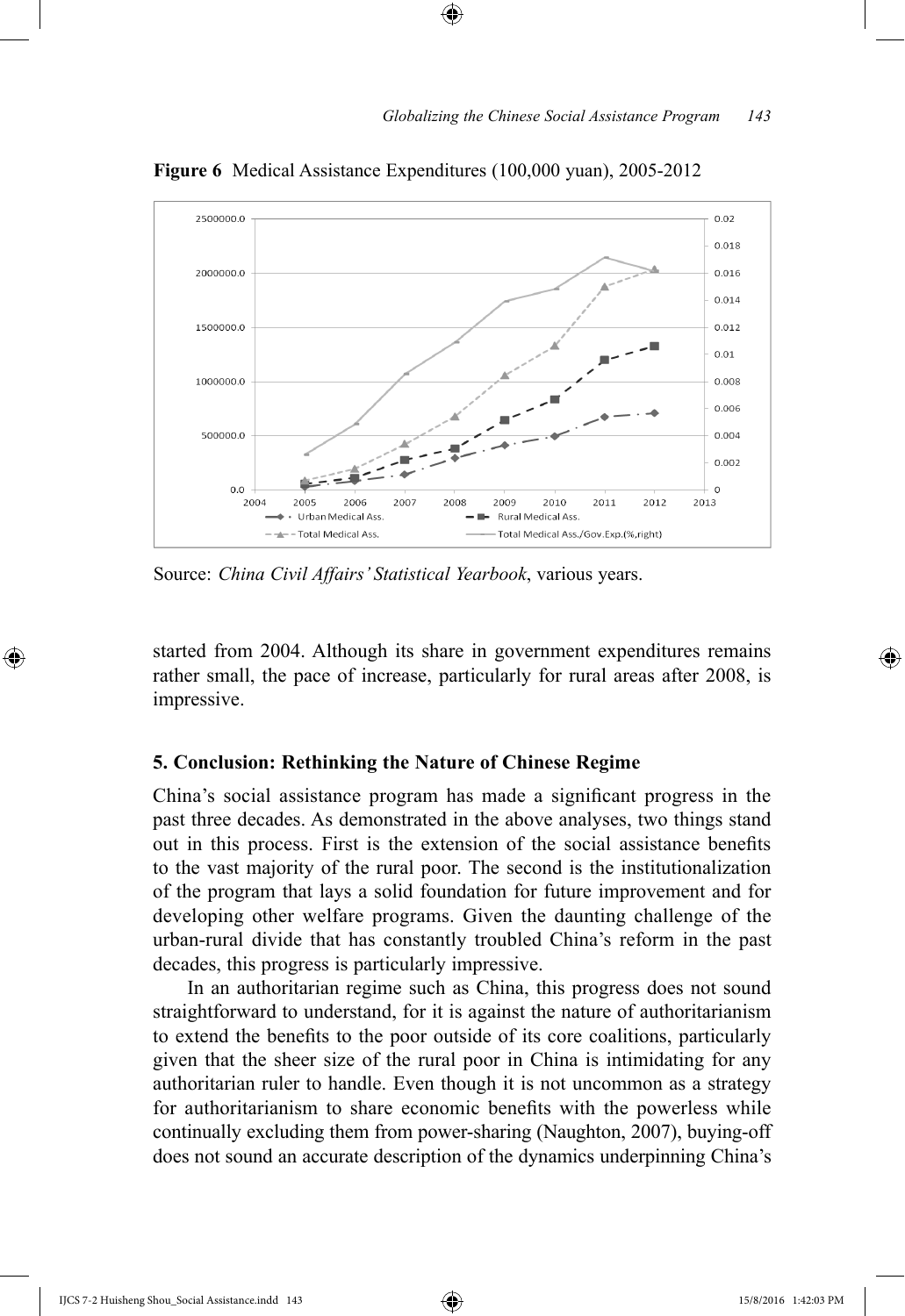social assistance program that is characterized by solid institutions and the government's commitment to its long-term development.

⊕

The process of institutional creation and development described in this study has demonstrated that the process was not a smooth one but instead riddled with constant debates if not outright resistance. The occasional policy retreat, such as that on rural *dibao* from 1997 to 2003, demonstrates that the process can be fragile when a formal channel of representation is lacking for the politically powerless to defend their interests. Precisely because of the fragility of this process and yet the relative success in China's social assistance program, however, we must provide a sound explanation as to what has prevented the Chinese authoritarian ruler from utilizing the clientelist approach to preserve power and what has instead encouraged it to tie its own hands through solid institutions.

The analysis in this chapter has illustrated that the process of institutionalizing China's new social assistance system was intimately associated with China's integration into the world economy. In every critical juncture of China's economic transition, such as in 1993, 1997, and 2002, the institutional change of the program can be seen as a direct response of the government to the pressures introduced by China's integration. On the other hand, the response would not have been successful had the politicians lacked strong motivation. Often times, the effort was made not simply by the government itself but also by the entire society as well. Only when the pressures from both the global and domestic levels are strong enough to produce a consensus about the urgency for change, would the politicians be willing to pay attention to what their subjects demand for. Ultimately, it has been the interaction of the competitive pressures from global markets and its vulnerability to its domestic pressures that induced the authoritarian ruler to listen.

Many implications can be derived from this study. A particular concern for this author is the future of the Chinese regime. If this authoritarian regime is capable of listening, how do we compare it to many others and how do we predict its future? Again, my answers to these questions are guided by my understanding of the experiences of East Asian countries in the past decades. One thing that characterizes these countries is their authoritarian origin and legacies. Yet an equally impressive trait of these societies is their shared growth model and broad coalition mechanism underpinning wealth redistribution. Surprisingly, however, it is not common to reconcile these seemingly contradictory traits in the conventional theories of democracy and authoritarianism.

Contrary to common views that authoritarian regimes were built by utterly unconstrained and ungenerous ruling elites, we have found that China's rulers, as well as its East Asian neighbours during their own authoritarian times, are active in building impressive new institutional capacities for delivering

IJCS 7-2 Huisheng Shou\_Social Assistance.indd 144 15/8/2016 1:42:03 PM

⊕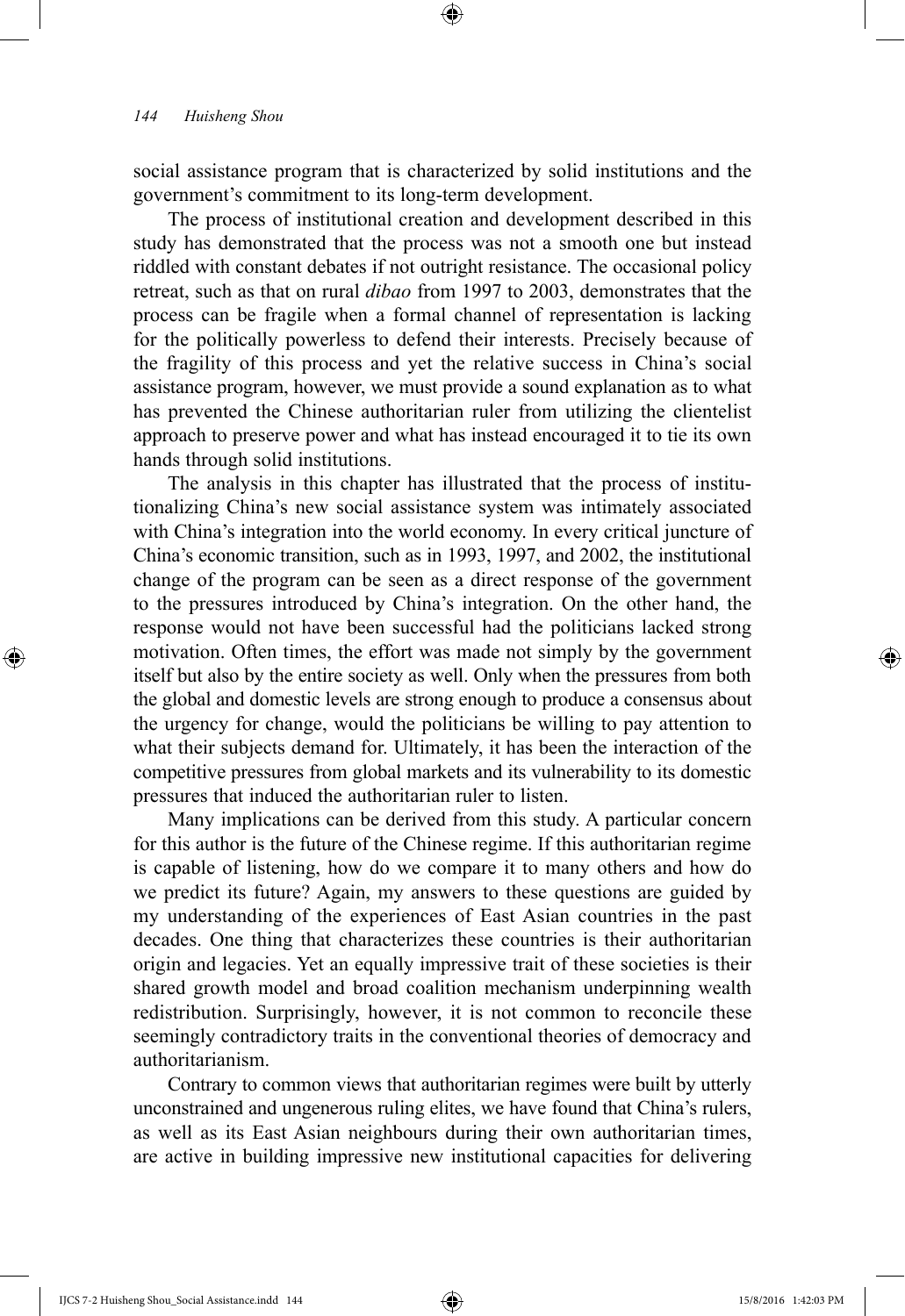welfare benefits to popular sectors. The question therefore is to what extent does the East Asian experiences fit in the existing theoretical framework and deserve the label of "authoritarian regime"? Could it be, in fact, a wrong question to ask in the first place whether China's authoritarian regime can listen? The conventional labelling of China as an authoritarian regime is built upon a profound yet misleading assumption that an authoritarian regime has no incentives to provide public goods, much less through institutionalized channels. Yet, when it comes to public goods provision and normal politics in which elites deal with various social groups, it may not be about regimes *per se* but about elite preferences that determine state capacity and, ultimately, good governance, which is embodied in effective institutions for long-term development.

⊕

In this sense, I concur with what Doner *et al*. (2005) have argued: "We should not expect democracy to necessarily yield more capable and more generous states. Nor should we assume that constraints on elite actions are confined to democracies. The values of democracy are undeniable but lay in other places." In terms of governance and public goods provision, it is determined by something else which China and East Asian countries have well possessed and skilfully exploited.

Then, it comes to the question of regime survival or authoritarian resilience. The answer, in fact, is all about institutional upgrading: to what extent the political elites are capable of developing new institutions in order to keep diverse social interests in balance. That capacity has been the hallmark of East Asian countries well before some of them fully embraced democracy. And it played a critical role in assisting these countries in their democratic transition with much less bloodshed than most other countries have experienced. The more important and meaningful question, therefore, is not how long the Chinese regime can hold its power but in which way it recedes. Does China possess the same capacity of institutional upgrading for a relatively smooth transition as some of its neighbours did? Too much uncertainty at the moment to permit a quick answer. Yet, as far as this study has revealed, there have been quite strong incentives within the Chinese state to seek institutional remedies for the various problems it faces. It is for sure that the threat of revolution and social unrest may not have brought democracy so far. The inclusiveness at times becomes elusive. The imbalance of power distribution within the ruling elites may threaten the effectiveness of institutions (Boix and Svolik, 2013). But a historical perspective does suggest that institutional inclusion plays an extremely critical role in explaining the rise and fall of nations (Olson, 1982; Acemoglu and Robinson, 2001 and 2012) and has had a profound impact on Chinese society in the past decades. And still, the impetus for it remains strong today (e.g. Teets, 2014; Stern, 2013; Lorentzen, 2013;

⊕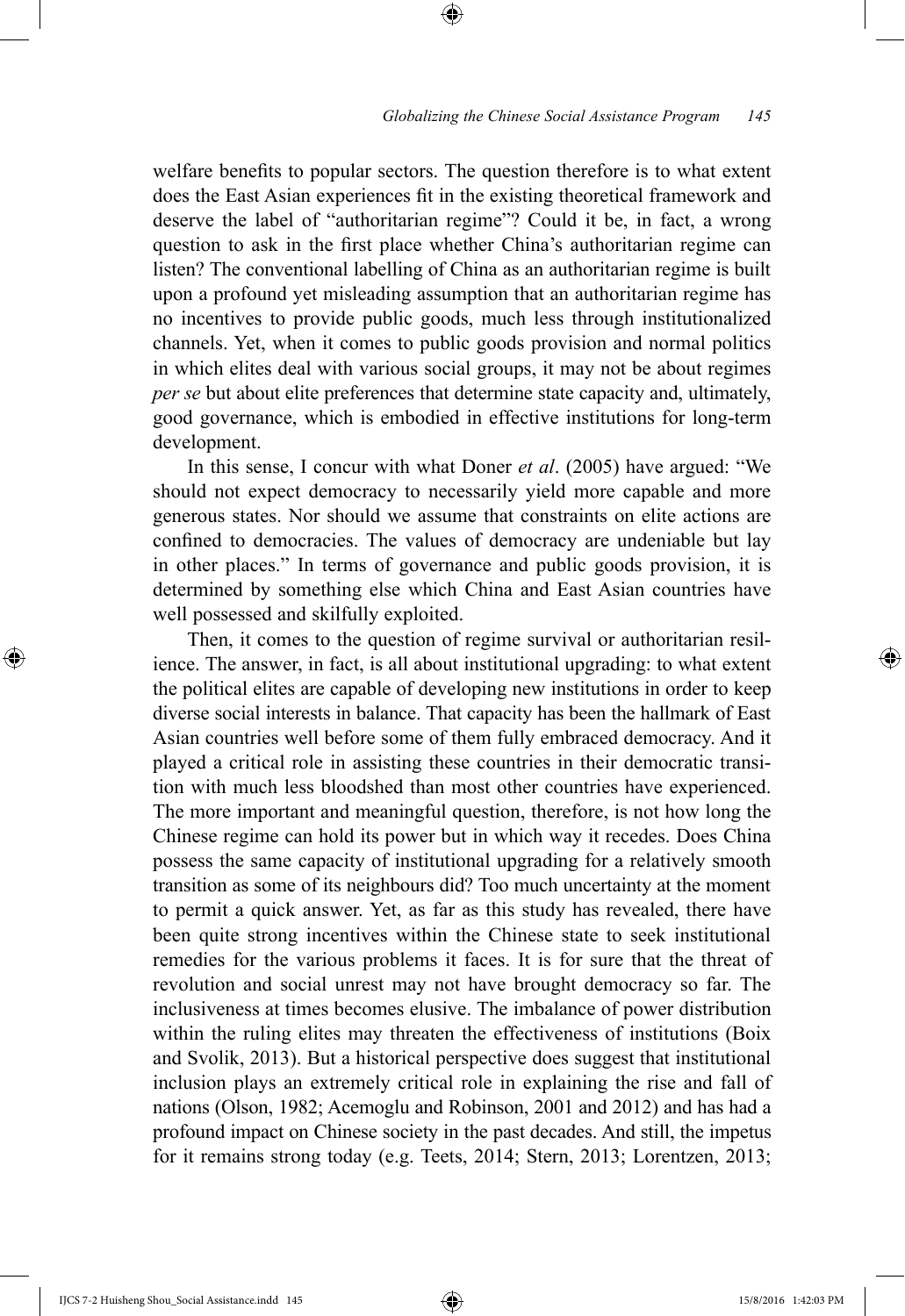Chen, 2012; Stern and O'Brien, 2011). That judgment, if holds true, can help predict a, more or less, promising future for China's transition.

## **Acknowledgements**

The author would like to thank Robert Gamer, Robert Pahre, T.J. Cheng, Jessica Teets, the editor and two anonymous referees of IJCS for their comments and help.

#### **Note**

\* Dr. Huisheng Shou 寿慧生 is a senior research fellow at the National Strategy Institute at Tsinghua University, Beijing. His research interests include comparative and international politics, political economy, international development, and social policies in China, East Asia, and developing countries. <*Email: h.shou@hotmail.com*>

## **References**

⊕

- Acemoglu, Daron and James A. Robinson (2001), "A Theory of Political Transition", *The American Economic Review*, Vol. 91, No. 4, pp. 938-963.
- Acemoglu, Daron and James A. Robinson (2012), *Why Nations Fail: The Origins of Power, Prosperity, and Poverty*, New York, NY: Crown Business.
- Adsera, Alicia and Carles Boix (2002), "Trade, Democracy, and the Size of the Public Sector: The Political Underpinnings of Openness", *International Organization*, Vol. 56, No. 2, Spring, pp. 229-262.
- Bates, Robert (1982), *Markets and States in Tropical Africa: The Political Basis of Agricultural Policy*, Berkeley, CA: University of California Press.
- Becker, Gary (1983), "A Theory of Competition Among Pressure Groups for Political Influence", *The Quarterly Journal of Economics*, Vol. 98, No. 3, pp. 371-400.
- Bernstein, Thomas and Xiaobo Lu (2003), *Taxation without Representation in Contemporary China*, Cambridge: Cambridge University Press.
- Boix, Carles and Milan Svolik (2013), "The Foundations of Limited Authoritarian Government: Institutions, Commitment, and Power-Sharing in Dictatorships", *The Journal of Politics*, Vol. 75, No. 2, pp. 300-316.
- Cameron, David (1978), "The Expansion of the Public Economy: A Comparative Analysis", *American Political Science Review*, Vol. 72, No. 4, pp. 1243-1261.
- Campos, José Edgardo and Hilton Root (1996), *The Key to the Asian Miracle: Making Shared Growth Credible*, Washington DC: Brookings Institution Press.
- Cerney, Philip (1995), "Globalization and Changing Logic of Collective Action", *International Organization*, Vol. 49, No. 4, pp. 595–625.
- Chen, Xi (2012), *Social Protest and Contentious Authoritarianism in China*, Cambridge: Cambridge University Press.

IJCS 7-2 Huisheng Shou\_Social Assistance.indd 146 15/8/2016 1:42:03 PM

↔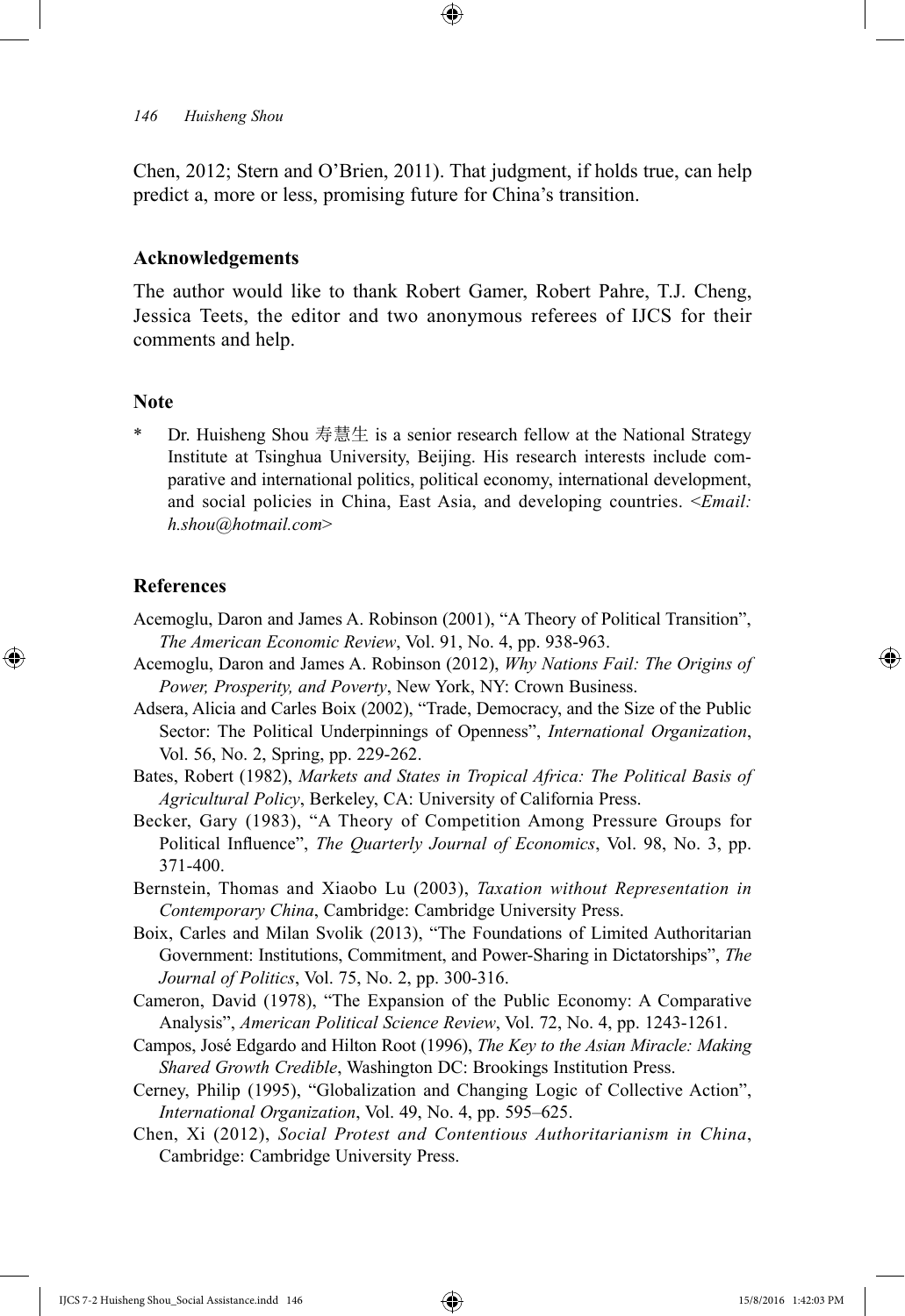- Cook, Sarah (1996), "Asian Paths to Poverty Reduction and Inclusive Development", Working paper, Institute of Development Studies, University of Sussex and the Overseas Development Institute, London.
- Doner, Richard, Bryan Ritchie and Dan Slater (2005), "Systemic Vulnerability and the Origins of Developmental States: Northeast and Southeast Asia in Comparative Perspective", *International Organization*, Vol. 59, No. 2, Spring, pp. 327-361.
- Duojicairang (2001), *A Study on the Minimum Living Standard Guarantee System in China* [*zhongguo zuidi shenghuo baozhang zhidu yanjiu yu shijian*], Beijing: People's Press.
- *Economist* (2012), "Asian welfare states: New cradles to graves", 8 September.
- Esping-Andersen, Gosta (1990), *The Three Worlds of Welfare Capitalism*, Princeton, NJ: Princeton University Press.
- Evans, Peter (1995), *Embedded Autonomy: States and Industrial Transformation*, Princeton, NJ: Princeton University Press.
- Feenstra, Robert (2003), *Advanced International Trade: Theory and Evidence*, Princeton, NJ: Princeton University Press.
- Gandhi, Jennifer (2008), *Political Institutions under Dictatorship*, New York: Cambridge University Press.
- Gandhi, J. and Adam Przeworski 2007. "Authoritarian Institutions and the Survival of Autocrats." *Comparative Political Studies*, Vol. 40, No. 11, pp. 1279-1301.
- Garrett, Geoffrey (1998), *Partisan Politics in the Global Economy*, New York: Cambridge University Press.
- Garrett, Geoffrey (2001), "Globalization and Government Spending Around the World", *Studies in Comparative International Development*, Vol. 35, No. 4, pp. 3-29.
- Grossman, Gene M. and Elhanan Helpman (1994), "Protection for Sale", *The American Economic Review*, Vol. 84, No. 4, pp. 833-850.
- Hillman, Arye L. (1982), "Declining Industries and Political-Support Protectionist Motives", *American Economic Review*, Vol. 72, No. 5, pp. 1180-1187.
- Hiscox, Micheal (2001), "Inter-industry factor mobility and the politics of trade", *International Organization*, Vol. 55, Winter, pp. 1-46.
- Huber, Evelyne and John Stephens (2001), *Development and Crisis of the Welfare State*, Chicago: University of Chicago Press.
- Iversen, Torben (2005), *Capitalism, Democracy, and Welfare*, New York: Cambridge University Press.
- Iversen, Torben and David Soskice (2001), "An Asset Theory of Social Policy Preferences", *American Political Science Review*, Vol. 95, No. 4, December, pp. 875-893.
- Iversen, Torben and Thomas Cusack (2000), "The Causes of Welfare State Expansion: Deindustrialization or Globalization?", *World Politics*, Vol. 52, April, pp. 313-349.
- Jessop, Bob (1993), "Towards a Schumpeterian Workfare State? Preliminary Remarks on Post-Fordist Political Economy", *Studies in Political Economy*, Vol. 40, Spring, pp. 7-39.
- Kaufman, Robert and Alex Segura-Ubiergo (2001), "Globalization, Domestic Politics, and Social Spending in Latin America: A Time-Series Cross-Section Analysis, 1973-1997", *World Politics*, Vol. 53, No. 4, pp. 553-587.

IJCS 7-2 Huisheng Shou\_Social Assistance.indd 147 15/8/2016 1:42:03 PM

⊕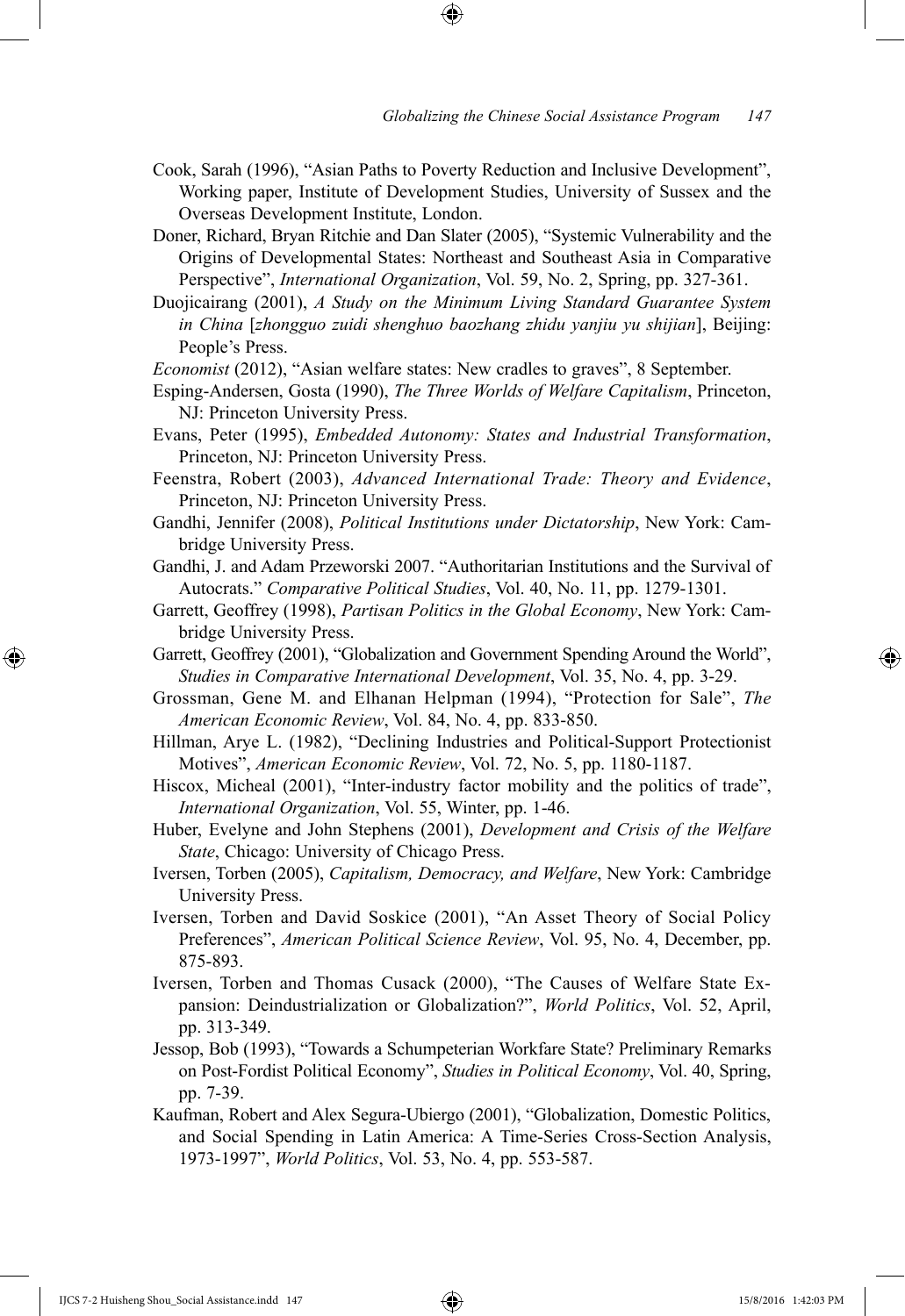- Kwon, Huck-ju (2009), "The reform of the developmental welfare state in East Asia", *International Journal of Social Welfare*, Vol. 18, No. 1, pp. 12-21.
- Leung, Joe (2006), "The emergence of social assistance in China", *International Journal of Social Welfare*, Vol. 15, No. 3, pp. 188-198.
- Li, Bengong and Li Jiang (1996), *Disaster Relief and Social Relief* [*jiuzai jiuji*], Beijing: China Social Press.
- Little, Ian, Tibor Scitovsky and Maurice Scott (1970), *Industry and Trade in Some Developing Countries: A Comparative Study*, London and New York: Oxford University Press.
- Lorentzen, Peter (2013), "Regularizing Rioting: Permitting Public Protest in an Authoritarian Regime", *Quarterly Journal of Political Science*, Vol. 8, No. 2, pp. 127-158.
- Ma, Licheng (2008), *Clash in Thirty Years* [*jiaofeng sanshi nian*], Nanjing: Jiangsu People's Press.
- Magaloni, Beatriz (2006), *Voting for Autocracy: Hegemonic Party Survival and its Demise in Mexico*, New York: Cambridge University Press.
- Mares, Isabela (2005), "Social Protection Around the World: External Insecurity, State Capacity, and Domestic Political Cleavages", *Comparative Political Studies*, Vol. 38, No. 6, pp. 623-651.
- Ministry of Civil Affairs of the People's Republic of China (various years), *China Civil Affairs' Statistical Yearbook*, Beijing: China Statistics Press.
- National Bureau of Statistics of China (various years), *China Statistical Yearbook*, Beijing: China Statistics Press.
- Naughton, Berry (2007), *The Chinese Economy: Transitions and Growth*, Cambridge, MA: The MIT Press.
- Olson, Mancur (1982), *The Rise and Decline of Nations: Economic Growth, Stagflation, and Social Rigidities*, New Haven, CT: Yale University Press.
- Parhe, Robert (2008), *Politics and Trade Cooperation in the Nineteenth Century: The "Agreeable Customs" of 1815-1914*, Cambridge: Cambridge University Press.
- Rodrik, Dani (1997), *Has Globalization Gone Too Far?*, Washington, DC: Institute for International Economics.
- Rodrik, Dani (1998), "Why Do More Open Economies Have Bigger Governments?", *Journal of Political Economy*, Vol. 106, No. 5, pp. 997-1032.
- Rudra, Nita (2002), "Globalization and the Decline of the Welfare State in Less-Developed Countries", *International Organization*, Vol. 56, No. 2, Spring, pp. 411-445.
- Ruggie, John Gerard (1982), "International Regimes, Transactions, and Change: Embedded Liberalism in Postwar Economic Order", *International Organization*, Vol. 36, No. 2, pp. 379-415.
- Shou, Huisheng (2013), "Myth of the Chinese Exceptionalism: the Case of Social Protection in a Globalized Economy", *Journal of Chinese Political Science*, Vol. 18, No. 2, June, pp. 163-186.
- Shou, Huisheng (2015), "Between the Formal and Informal: Institutions and Village Governance in Rural China", *China: An International Journal*, Vol. 13, No. 2, August, pp. 24-44.

⊕

↔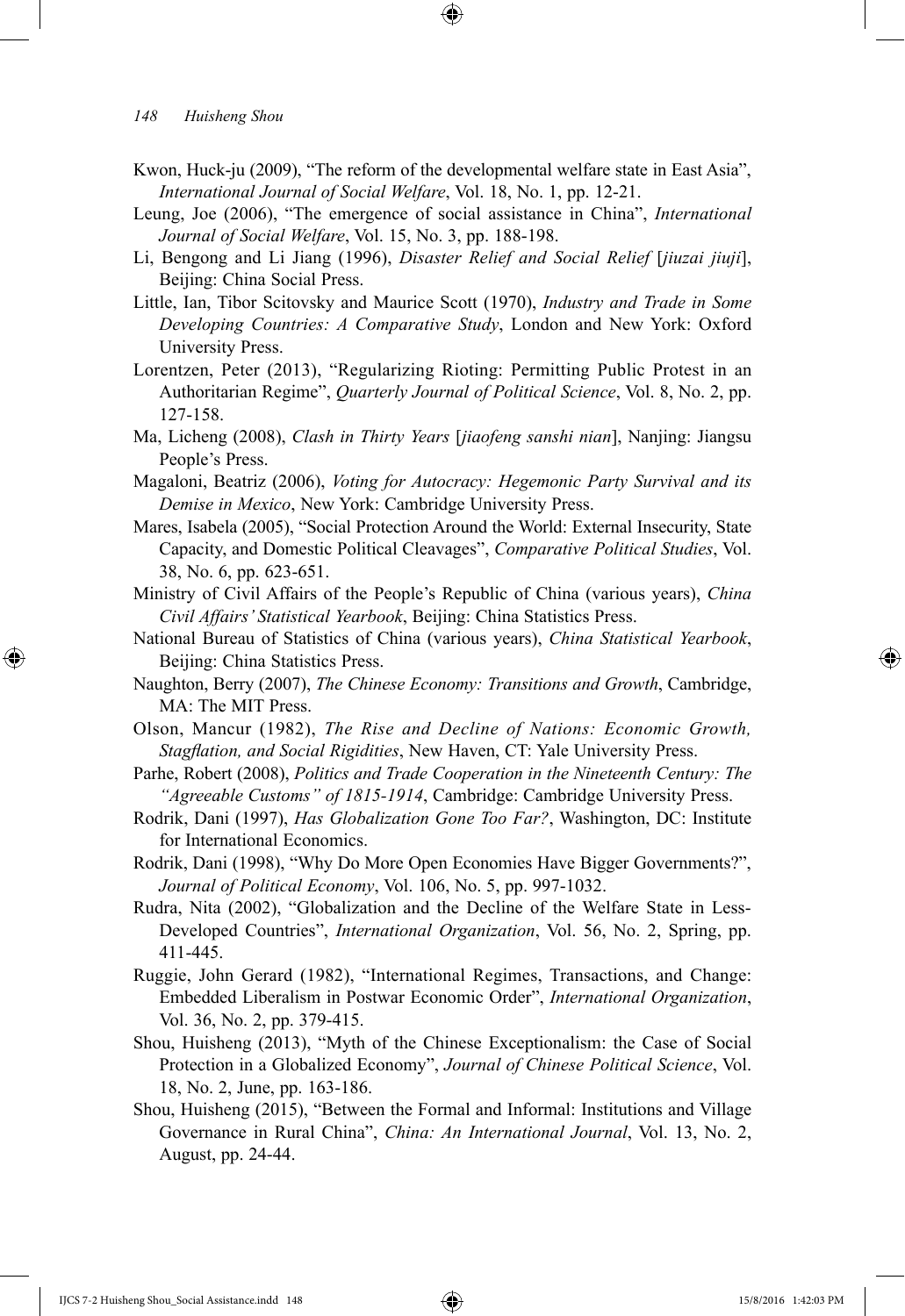- Svolik, Milan (2012), *The Politics of Authoritarian Rule*, Cambridge: Cambridge University Press.
- Steinmo, Sven (2010), *The Evolution of Modern States: Sweden, Japan and the United States*, New York: Cambridge University Press.
- Stern, Rachel (2013), *Environmental Litigation in China: A Study in Political Ambivalence*, Cambridge and New York: Cambridge University Press.
- Stern, Rachel and Kevin O'Brien (2011), "Politics at the Boundary: Mixed Signals and the Chinese State", *Modern China*, Vol. 38, No. 2, pp. 174-198.
- Stigler, George J. (1971) "The Theory of Economic Regulation", *Bell Journal of Economics and Management Science*, Vol. 2, No. 1, pp. 3-21.
- Stolper, Wolfgang and Paul Samuelson (1941), "Protection and Real Wages", *Review of Economic Studies*, Vol. 9, No. 2, pp. 58-73.
- Teets, Jessica (2014), *Civil Society under Authoritarianism: The China Model*, New York: Cambridge University Press.
- Unger, Jonathan (2002), *The Transformation of Rural China*, Armonk, NY: M.E. Sharpe.
- Wang, Weiping (2007), *Social Relief* [*shehui jiuzhu xue*], Beijing: Qunyan Press.
- Wang, Xianju and Jianping Si (2007), "Analysis of the Current Situation of Rural *dibao* [nongcun zuidi shenghuo baozhang zhidu xianzhuang fengxi]", *Rural Economy and Technology* [*nongcun jingji yu keji*], Issue No. 6.
- Wibbels, Erik (2006), "Dependency Revisited: International Markets, Business Cycles, and Social Spending in the Developing World", *International Organization*, Vol. 60, No. 2, pp. 433-468.
- Wibbels, Erik and John Ahlquist (2011), "Development, Trade, and Social Insurance", *International Studies Quarterly*, Vol. 55, No. 1, pp. 125-149.
- Wibbels Erik and Moisés Arce (2003) "Globalization, Taxation, and Burden-Shifting in Latin America", *International Organization*, Vol. 57, No. 1, pp. 111-136.
- Wildasin, David (1988), "Nash equilibria in models of fiscal competition", *Journal of Public Economics*, Vol. 35, No. 2, pp. 229-240.
- Whyte, Martin (2010), *Myth of the Social Volcano: Perceptions of Inequality and Distributive Injustice in Contemporary China*, Stanford, CA: Stanford University Press.
- Wright, Teresa (2010), *Accepting Authoritarianism: State-Society Relations in China's Reform Era*, Stanford, CA: Stanford University Press.
- Zhang, Haomiao (2010), *Study on the Development of China's Minimum Living Standard Security During he Transition Period* [*zhuanxingqi zhongguo zuidi shenghuo baozhang zhidu fanzhan yanjiu*], Shanghai: Shanghai Jiaotong University Press.
- Zheng Bingwen (2007), "Be Cautious to Introduce 'Universal MLSG' [yingru 'quanmin dibao' yao shenzhi youshen]", *China Securities* [*zhongguo zhengquan bao*], July.
- Zheng Gongcheng (2006), *Scientific Development and Sharing Harmony* [*kexue fangzhan yu gongxiang hexie*], Beijing: People's Press.
- Zysman, John (1996), "The Myth of a 'Global' Economy: Enduring National Foundations and Emerging Regional Realities", *New Political Economy*, Vol. 1, No. 2, pp. 157-184.

IJCS 7-2 Huisheng Shou\_Social Assistance.indd 149 15/8/2016 1:42:03 PM

⊕

↔